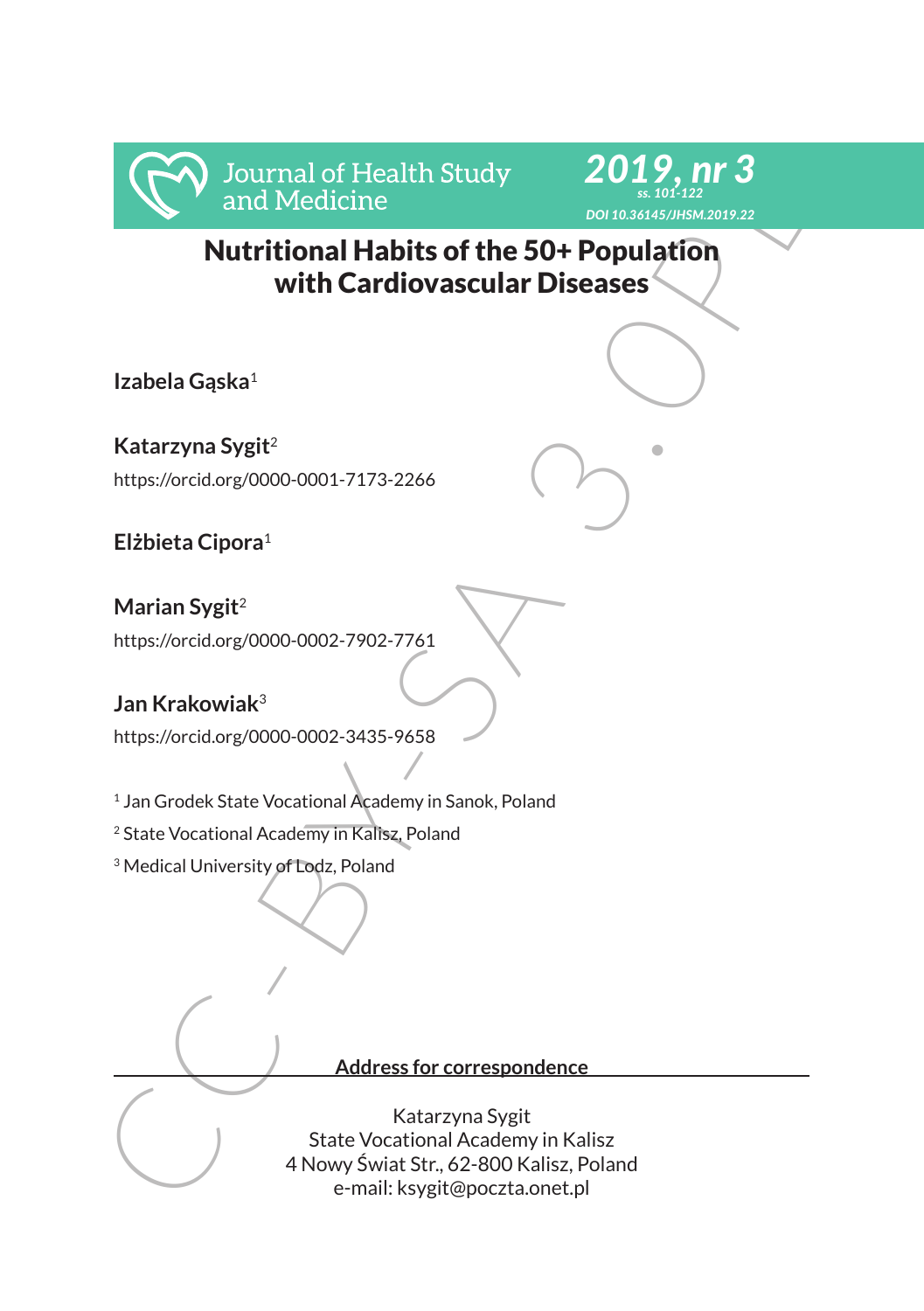### *Abstract*

*Introduction: Cardiovascular diseases are the leading cause of death in Poland and worldwide. The main factors of cardiovascular disease are improper diet, obesity, and lack of physical activity. According to numerous specialists, effective prevention (particularly focused on the principles of proper nutrition) reduces the incidence by as much as 80%.*

*Objective: The aim of this paper is the assessment of nutrition habits of the 50+ population with cardiovascular diseases.*

*Materials and methods: The study was carried out among 411 individuals aged over 50 with cardiovascular diseases. The method used in the study was a diagnostic survey. The study involves: authors' questionnaire, and Inventory of Health-Related Behavior (IHB). A detailed statistical analysis was carried out in the R program, version 3.5.1.*

**Introduction:**<br> **Contaby and worldwide.** The main factors are the leading cause of death in Po-<br>
land and worldwide. The main factors of cardiovascular disease are improper<br>
diet, obesity, and lack of physical activity. *Results: As a result of the conducted research, it was found that 38.20% of subjects were overweight, while 30.41% suffered from class 1 obesity. It was found that 69.10% ate 4-5 meals per day. Interestingly, breakfast was consumed by 92.21% of subjects, lunch by 98.05%, and dinner by 90.27%. The respondents relatively often snacked between meals (67.64%). It was found that vegetables were consumed usually once a day by 74.70% of subjects, while fruit by 32.85%; often the respondents chose, however, sweets and fast-food. The analysis of the study results (according to the IHB Questionnaire) showed that correct nutrition habits were the least common amongst subjects. Statistical relationships were found between health behaviours in each of the areas studied (including proper eating habits) and gender, age and Body Mass Index (BMI) of respondents.*

*Conclusions: Subjects displayed correct eating habits in terms of frequency and number of meals. However, subjects often chose unhealthy products and snacked between meals. The analysis of the study results (according to the IHB*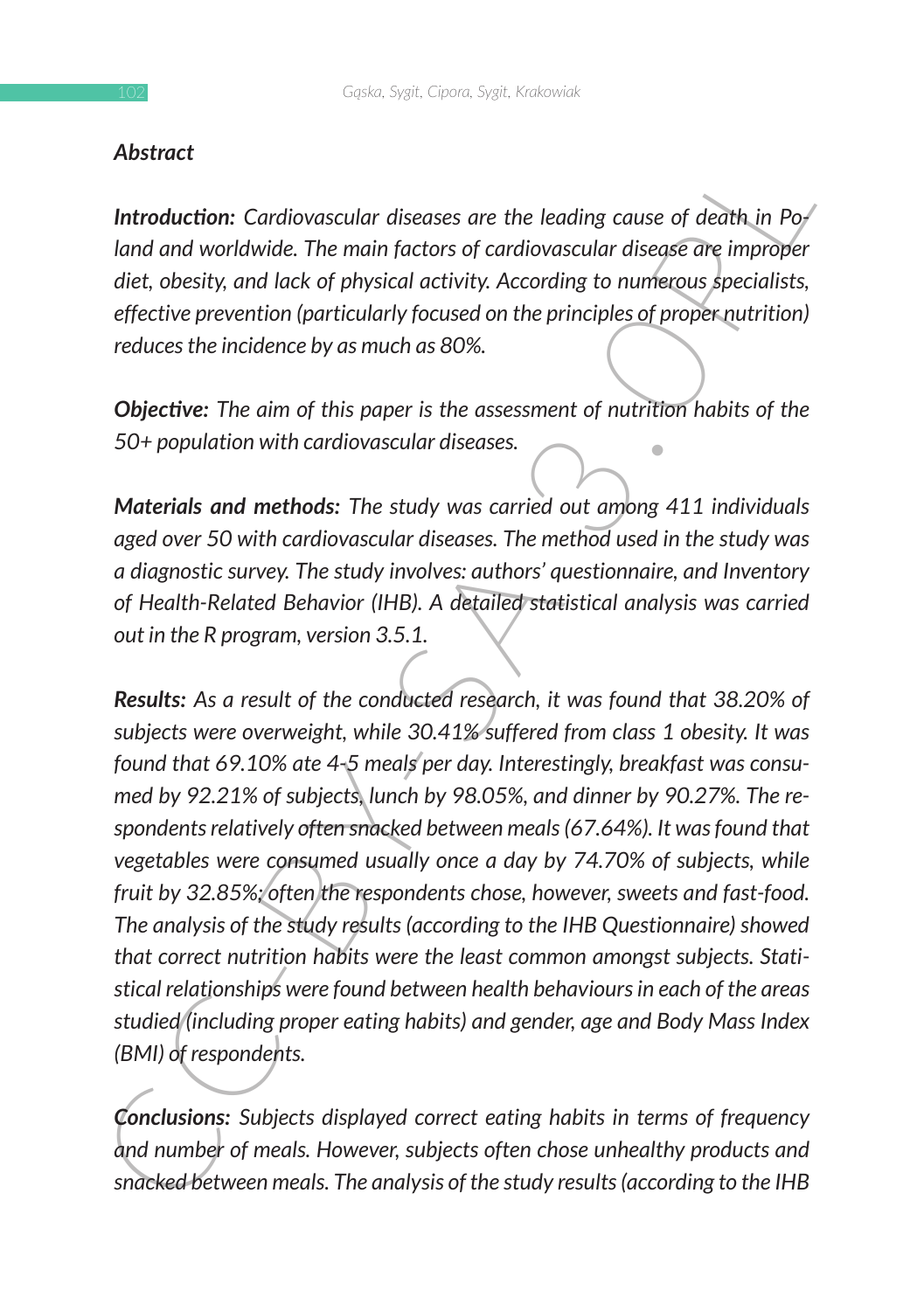*Questionnaire) showed that correct nutrition habits were the least common amongst subjects.*

Cuessimmurs showed that correct multicon habits were the redst common<br>amongst subjects.<br>Key words: nutrition, health behaviours, cardiovascular diseases, people aged<br>50+. *Key words: nutrition, health behaviours, cardiovascular diseases, people aged 50+.*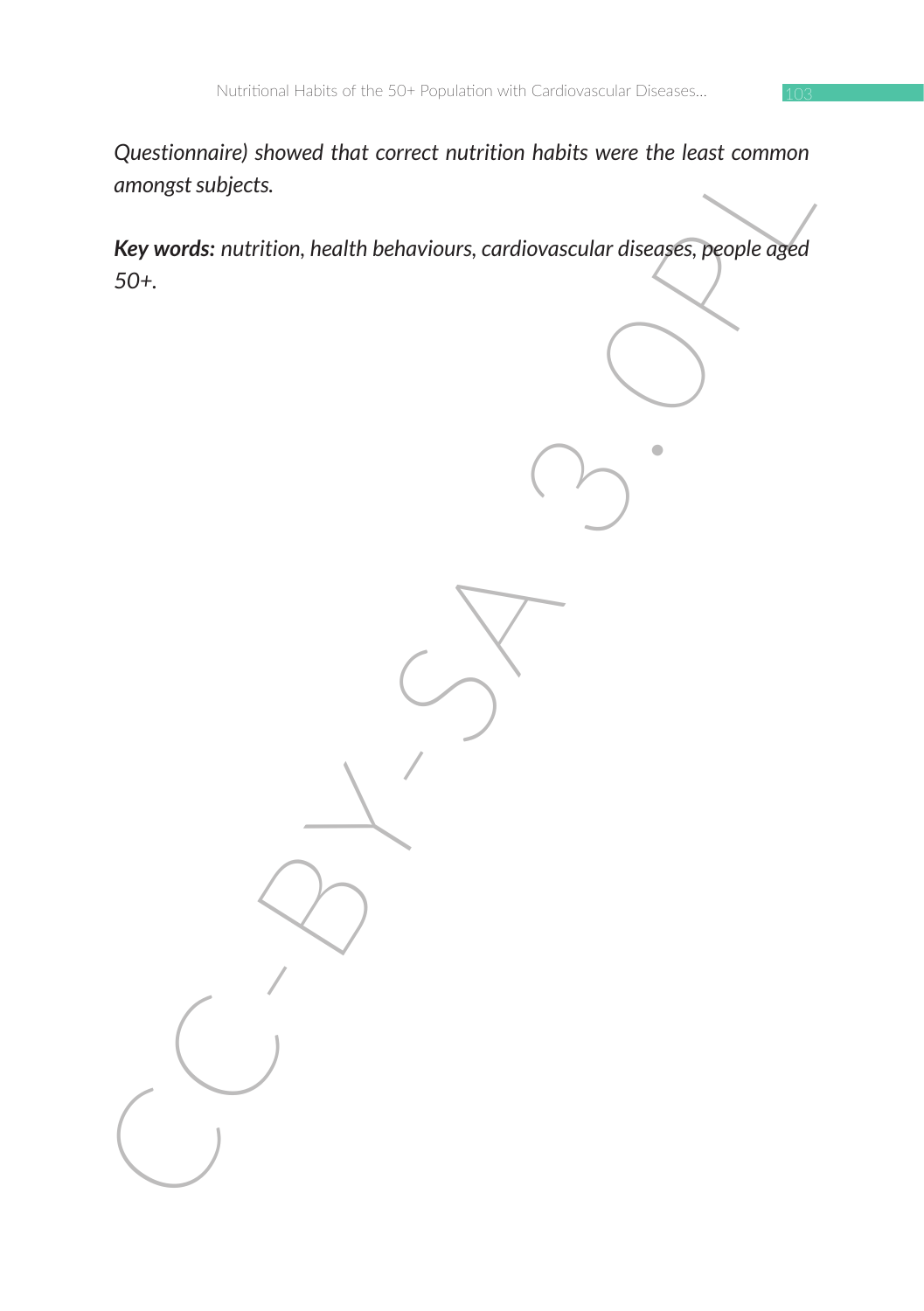### **Introduction**

Key health behaviours include, above all, rational nutrition and: physical activity, avoidance of psychoactive substances and personal hygiene  $[1,2,3,4]$ .

An important manifestation of healthy behaviours is healthy nutrition, as per recommendations of nutritionists, which takes into account genetic, social and cultural conditions [5.6.7]. Proper nutrition is necessary for good health, proper development, physical fitness, intellectual development, as well as general well-being. Food must be matched to the actual needs of the body, taking into account age, gender, physiological condition and the type of work performed by an individual  $[1,5,6]$ .

Proper nutrition is particularly important for patients with diagnosed cardiovascular diseases because it constitutes a part of the treatment and prevention [7]. Cardiovascular diseases (CVD) are the leading cause of death in Poland and worldwide. [8,9] They include: diseases of the brain, peripheral vessels, and heart vessels; they are usually caused by atherosclerosis of blood vessels. The main factors of CVD are improper diet, obesity, and lack of physical activity. According to numerous specialists, effective prevention (particularly focused on the principles of proper nutrition) reduces the incidence of CVD by as much as 80% [7,10,11].

Introduction<br>
Key health behaviours include, above all, rational nutrition ands.<br>physical activity, avoidance of psychoactive substances and personial hygient<br>
[1.2.3.4]. An important manifestation of healthy behaviours is The first method of treatment in the strategy of CVD therapy is a change in lifestyle, including a balanced diet, increased physical activity, and quitting smoking [11,12,13]. Non-pharmacological methods of CVD treatment are very safe, but are underestimated. Additionally, they are considered inefficient, because patients must follow dietary recommendations. Meanwhile, difficulties in implementing lifestyle recommendations result from the lack of systemic solutions in the treatment of cardiology patients. Increasingly often planners of diet-therapy take into account ethnic, socioeconomic and cultural factors. Hence, there is a need for creating therapeutic teams which would include a dietitian in addition to medical professionals [7,11,14,15,16].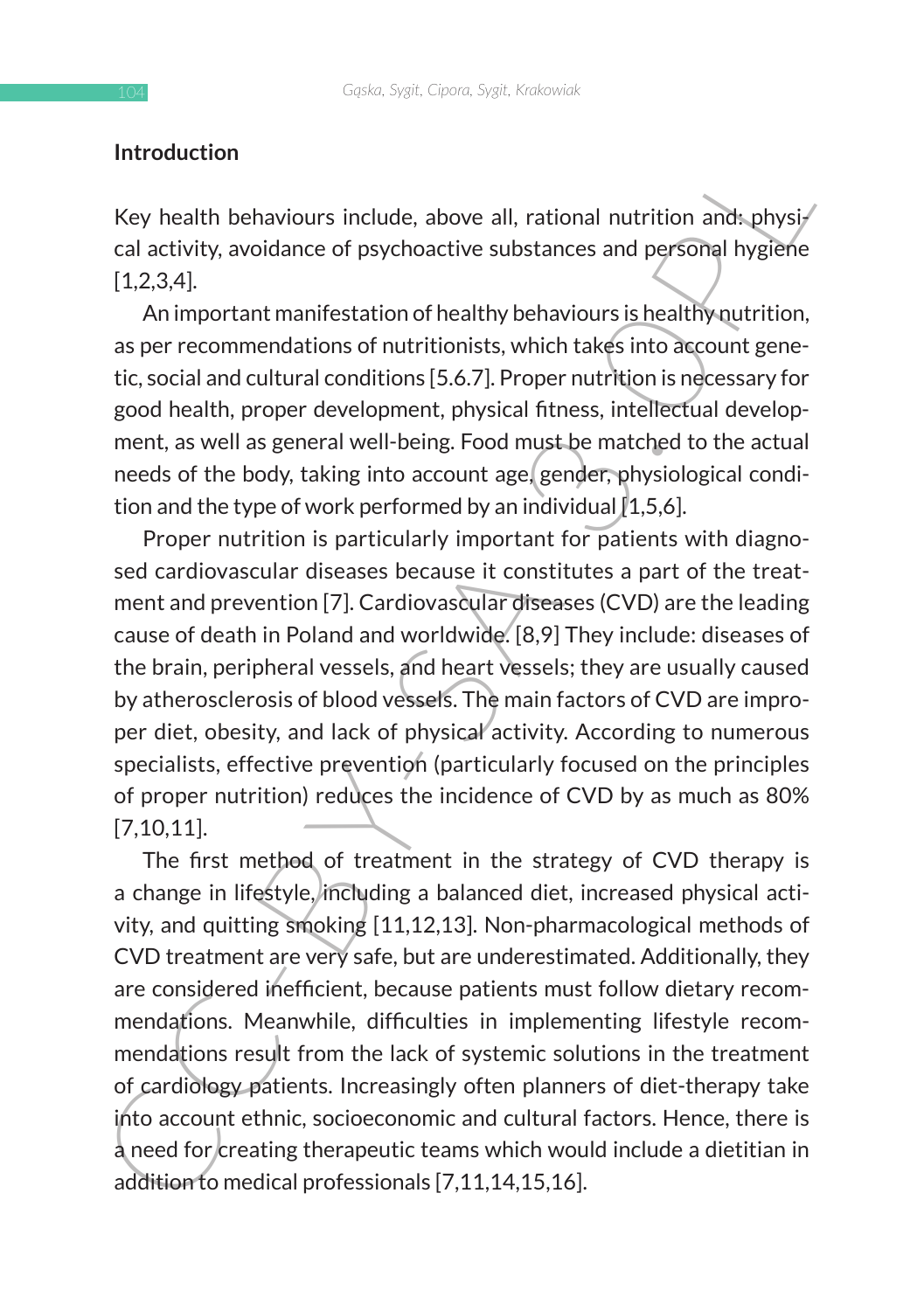Specialists propose an interdisciplinary approach to the treatment of cardiovascular diseases wherein the dietitian responsible for planning and monitoring dietary treatment would play a significant role  $[7,11,17]$ .

The aim of this paper is the assessment of nutrition habits of the 50+ population with cardiovascular diseases.

### **Materials and methods**

Specialisty propose an interustogy<br>in a cardioaxisal propose and mention of the trainent of the primal<br>and monitoring dietary treatment the dietitian responsible for planning<br>and monitoring dietary treatment would play a s The research was carried out in 2018 among 411 individuals aged 50+ with cardiovascular disease. The method used in the study was a diagnostic survey. The research tools used in the study were: authors' survey questionnaire prepared for the purposes of this study. The survey questionnaire consisted of three parts. The first part concerned social information, the second part - health of the subjects, and the third - their lifestyle. The second tool was the Inventory of Health-Related Behavior (IHB) by Z. Juczyński [18]. The questionnaire consists of 24 statements describing various types of health-related behaviours. It helps determine the intensity of behaviours in four different health categories: eating habits, preventive behaviours, positive mental attitude, and health practices. The study was approved by the Bioethics Committee of the Medical University of Lodz, under number RNN/156/18/KE.

A statistical analysis was carried out in the R program, version 3.5.1.

The analysis of quantitative variables (i.e. expressed in numbers) was performed by calculating the mean, standard deviation, median, quartiles, minimum and maximum values. The analysis of qualitative variables (i.e. not expressed in numbers) was performed by calculating the number and percentage of occurrences of each value.

The comparison of the values of quantitative variables in two groups was made using the Student's t test (when the variable had normal distribution in these groups) or the Mann-Whitney test (otherwise).

The comparison of quantitative variable values in three or more groups was performed by ANOVA analysis of variance (when the variable had normal distribution in these groups) or Kruskal-Wallis test (otherwi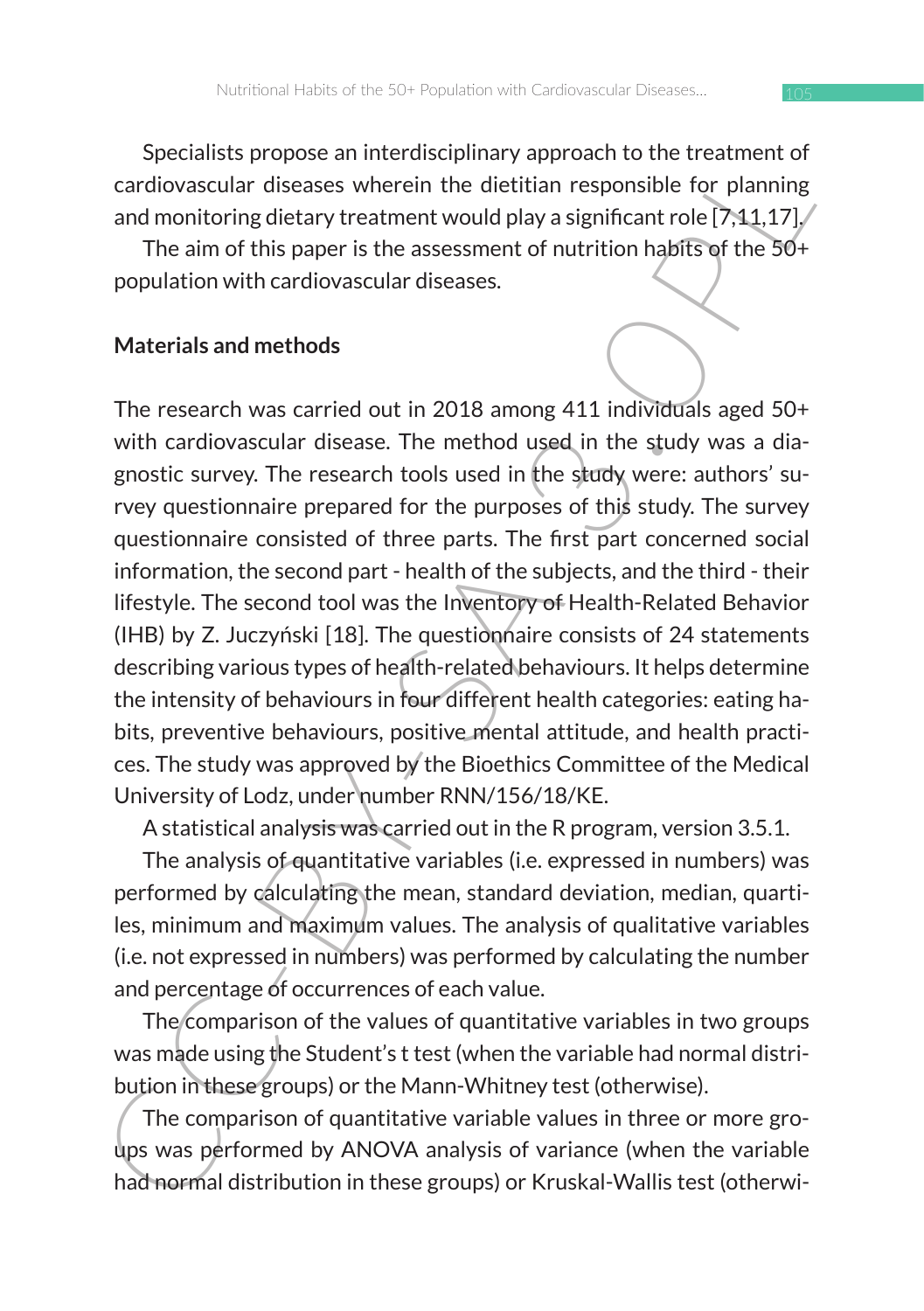se). After detecting statistically significant differences, post-hoc analysis was carried out with Fisher's LSD test (normal distribution) or Dunn's test (non-normal distribution) to identify statistically significant diffences between groups.

## **Results**

## *The overview of the subjects*

| Table 1. Subjects' gender |     |               |  |  |  |  |  |  |  |  |
|---------------------------|-----|---------------|--|--|--|--|--|--|--|--|
| <b>Gender</b>             |     | $\frac{9}{6}$ |  |  |  |  |  |  |  |  |
| Women                     | 186 | 45.26%        |  |  |  |  |  |  |  |  |
| Men                       | 223 | 54.26%        |  |  |  |  |  |  |  |  |
| No answer                 |     | 0.49%         |  |  |  |  |  |  |  |  |

#### Table 2. Subjects' age

| se). Arter detecting statistically significant differences, post-noc analysis<br>was carried out with Fisher's LSD test (normal distribution) or Dunn's |        |                        |     |        |        |  |  |  |  |  |  |
|---------------------------------------------------------------------------------------------------------------------------------------------------------|--------|------------------------|-----|--------|--------|--|--|--|--|--|--|
| test (non-normal distribution) to identify statistically significant diffen/                                                                            |        |                        |     |        |        |  |  |  |  |  |  |
| ces between groups.                                                                                                                                     |        |                        |     |        |        |  |  |  |  |  |  |
|                                                                                                                                                         |        |                        |     |        |        |  |  |  |  |  |  |
| Correlations between quantitative variables were analyzed using the<br>Pearson correlation coefficient (when both variables had normal distri-          |        |                        |     |        |        |  |  |  |  |  |  |
| bution) or Spearman correlation coefficient (otherwise) [19].                                                                                           |        |                        |     |        |        |  |  |  |  |  |  |
|                                                                                                                                                         |        |                        |     |        |        |  |  |  |  |  |  |
| <b>Results</b>                                                                                                                                          |        |                        |     |        |        |  |  |  |  |  |  |
|                                                                                                                                                         |        |                        |     |        |        |  |  |  |  |  |  |
| The overview of the subjects                                                                                                                            |        |                        |     |        |        |  |  |  |  |  |  |
| Men dominated in the subject group - there were 223 men (54.26%) and                                                                                    |        |                        |     |        |        |  |  |  |  |  |  |
| 186 women (45.26%); 2 people (0.49%) did not provide gender informa-                                                                                    |        |                        |     |        |        |  |  |  |  |  |  |
| tion (Table 1).                                                                                                                                         |        |                        |     |        |        |  |  |  |  |  |  |
|                                                                                                                                                         |        |                        |     |        |        |  |  |  |  |  |  |
|                                                                                                                                                         |        |                        |     |        |        |  |  |  |  |  |  |
| Table 1. Subjects' gender<br><b>Gender</b><br>N<br>%                                                                                                    |        |                        |     |        |        |  |  |  |  |  |  |
| Women                                                                                                                                                   |        |                        | 186 |        | 45.26% |  |  |  |  |  |  |
| Men                                                                                                                                                     |        |                        | 223 | 54.26% |        |  |  |  |  |  |  |
| No answer                                                                                                                                               |        |                        | 2   | 0.49%  |        |  |  |  |  |  |  |
|                                                                                                                                                         |        |                        |     |        |        |  |  |  |  |  |  |
| The age structure of the subjects was as follows: the average age of the                                                                                |        |                        |     |        |        |  |  |  |  |  |  |
| subjects was 69.2 (SD=9.45 and ranged from 50 to 93); the median was 69.                                                                                |        |                        |     |        |        |  |  |  |  |  |  |
| The first and third quartiles were 62 and 76, respectively, hence the group                                                                             |        |                        |     |        |        |  |  |  |  |  |  |
| in the study group was dominated by people aged 62-76 (Table 2).                                                                                        |        |                        |     |        |        |  |  |  |  |  |  |
|                                                                                                                                                         |        |                        |     |        |        |  |  |  |  |  |  |
|                                                                                                                                                         |        | Table 2. Subjects' age |     |        |        |  |  |  |  |  |  |
|                                                                                                                                                         |        | Age [in years]         |     |        |        |  |  |  |  |  |  |
| ${\sf N}$<br>Mean<br>SD                                                                                                                                 | Median | Min                    | Max | Q1     | Q3     |  |  |  |  |  |  |
| 411<br>69.2<br>9.45                                                                                                                                     | 69     | 50                     | 93  | 62     | 76     |  |  |  |  |  |  |
|                                                                                                                                                         |        |                        |     |        |        |  |  |  |  |  |  |
|                                                                                                                                                         |        |                        |     |        |        |  |  |  |  |  |  |
|                                                                                                                                                         |        |                        |     |        |        |  |  |  |  |  |  |
|                                                                                                                                                         |        |                        |     |        |        |  |  |  |  |  |  |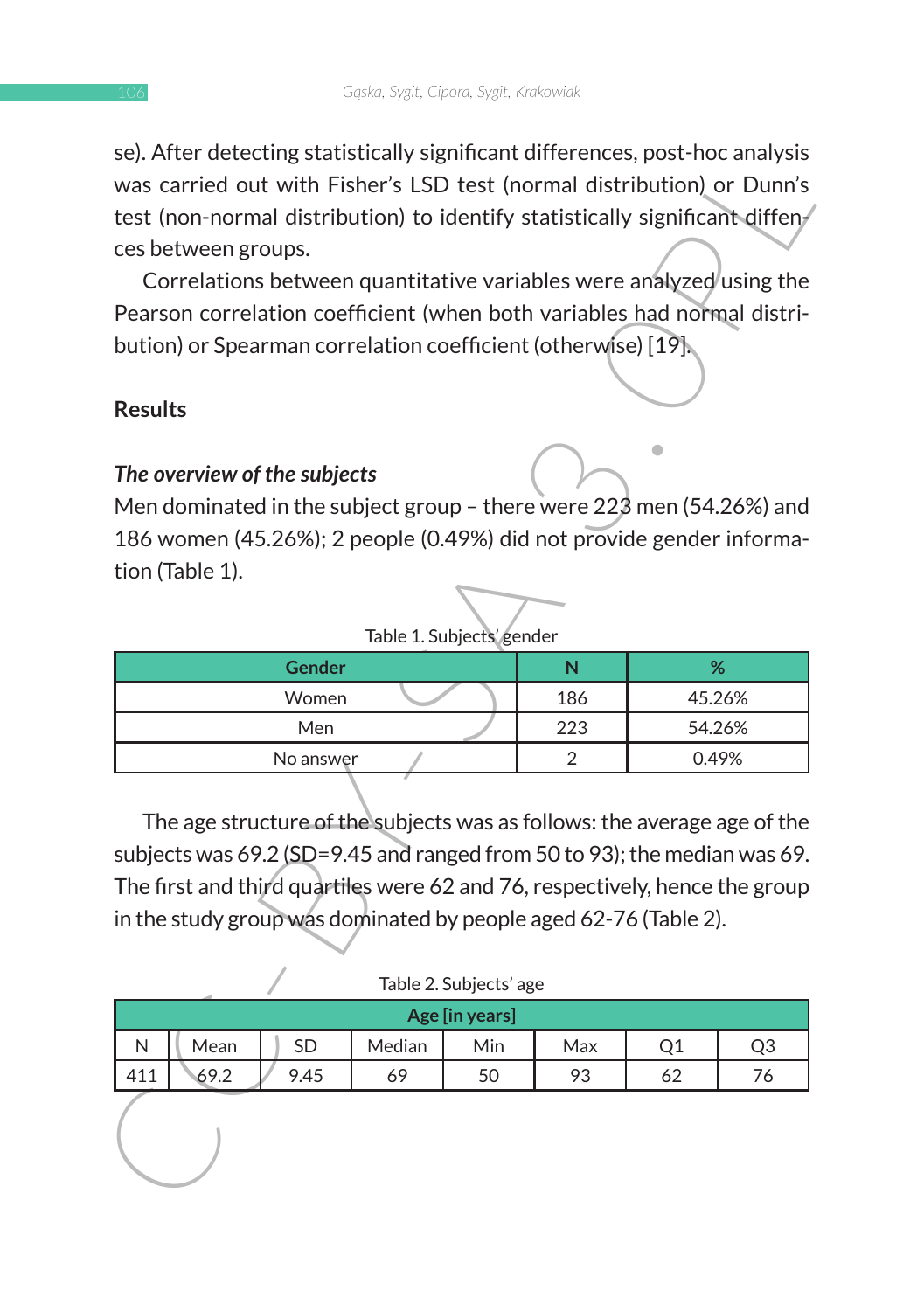As a result of the conducted research, it was found that 157 subjects (38.20%) were overweight, 125 (30.41%) suffered from class 1 obesity, and 100 individuals (24.33%) had correct body mass. Worryingly, 15 per $\sqrt{ }$ sons (3.65%) suffered from class 2 obesity, and further 8 persons (1.95%) had class 3 obesity (Table 3).

|                                          | As a result of the conducted research, it was found that 157 subjects.<br>(38.20%) were overweight, 125 (30.41%) suffered from class 1 obesity,<br>and 100 individuals (24.33%) had correct body mass. Worryingly, 15 per<br>sons (3.65%) suffered from class 2 obesity, and further 8 persons (1.95%)                                   |     |        |  |  |  |  |  |  |  |  |
|------------------------------------------|------------------------------------------------------------------------------------------------------------------------------------------------------------------------------------------------------------------------------------------------------------------------------------------------------------------------------------------|-----|--------|--|--|--|--|--|--|--|--|
| had class 3 obesity (Table 3).           |                                                                                                                                                                                                                                                                                                                                          |     |        |  |  |  |  |  |  |  |  |
|                                          |                                                                                                                                                                                                                                                                                                                                          |     |        |  |  |  |  |  |  |  |  |
| Table 3. Subjects' BMI (body mass index) |                                                                                                                                                                                                                                                                                                                                          |     |        |  |  |  |  |  |  |  |  |
|                                          | BMI                                                                                                                                                                                                                                                                                                                                      | n   | %      |  |  |  |  |  |  |  |  |
| $17 - 18.5$                              | Underweight                                                                                                                                                                                                                                                                                                                              | 2   | 0.49%  |  |  |  |  |  |  |  |  |
| $18.5 - 25$                              | Correct weight                                                                                                                                                                                                                                                                                                                           | 100 | 24.33% |  |  |  |  |  |  |  |  |
| $25 - 30$                                | Overweight                                                                                                                                                                                                                                                                                                                               | 157 | 38.20% |  |  |  |  |  |  |  |  |
| $30 - 35$                                | Obesity                                                                                                                                                                                                                                                                                                                                  | 125 | 30.41% |  |  |  |  |  |  |  |  |
| $35 - 40$                                | Class 2 obesity                                                                                                                                                                                                                                                                                                                          | 15  | 3.65%  |  |  |  |  |  |  |  |  |
| > 40                                     | Class 3 obesity                                                                                                                                                                                                                                                                                                                          | 8   | 1.95%  |  |  |  |  |  |  |  |  |
|                                          | No data available (weight and/or height)                                                                                                                                                                                                                                                                                                 | 4   | 0.97%  |  |  |  |  |  |  |  |  |
|                                          | health. The study found that 284 subjects (69.10%) ate 4-5 meals a day,<br>82 individuals (19.95%) ate 3 meals a day, 19 persons (4.62%) had fewer<br>than 3 meals per day, while 13 people (3.16%) consumed more than 5 me-<br>als per day; 3.16% of subjects did not respond (Table 4).<br>Table 4. Number of respondents' daily meals |     |        |  |  |  |  |  |  |  |  |
|                                          | <b>Number of daily meals</b><br>n                                                                                                                                                                                                                                                                                                        |     | %      |  |  |  |  |  |  |  |  |
|                                          | More than 5 meals<br>13                                                                                                                                                                                                                                                                                                                  |     | 3.16%  |  |  |  |  |  |  |  |  |
|                                          | 284<br>4-5 meals                                                                                                                                                                                                                                                                                                                         |     | 69.10% |  |  |  |  |  |  |  |  |
|                                          | 82<br>3 meals                                                                                                                                                                                                                                                                                                                            |     | 19.95% |  |  |  |  |  |  |  |  |
|                                          | Fewer than 3 meals<br>19                                                                                                                                                                                                                                                                                                                 |     | 4.62%  |  |  |  |  |  |  |  |  |
|                                          | 13<br>No answer                                                                                                                                                                                                                                                                                                                          |     | 3.16%  |  |  |  |  |  |  |  |  |
|                                          |                                                                                                                                                                                                                                                                                                                                          |     |        |  |  |  |  |  |  |  |  |

#### Table 3. Subjects' BMI (body mass index)

### *Nutritional behaviours*

| <b>Number of daily meals</b> | n   | ℅      |
|------------------------------|-----|--------|
| More than 5 meals            | 13  | 3.16%  |
| $4-5$ meals                  | 284 | 69.10% |
| 3 meals                      | 82  | 19.95% |
| Fewer than 3 meals           | 19  | 4.62%  |
| No answer                    |     | 3.16%  |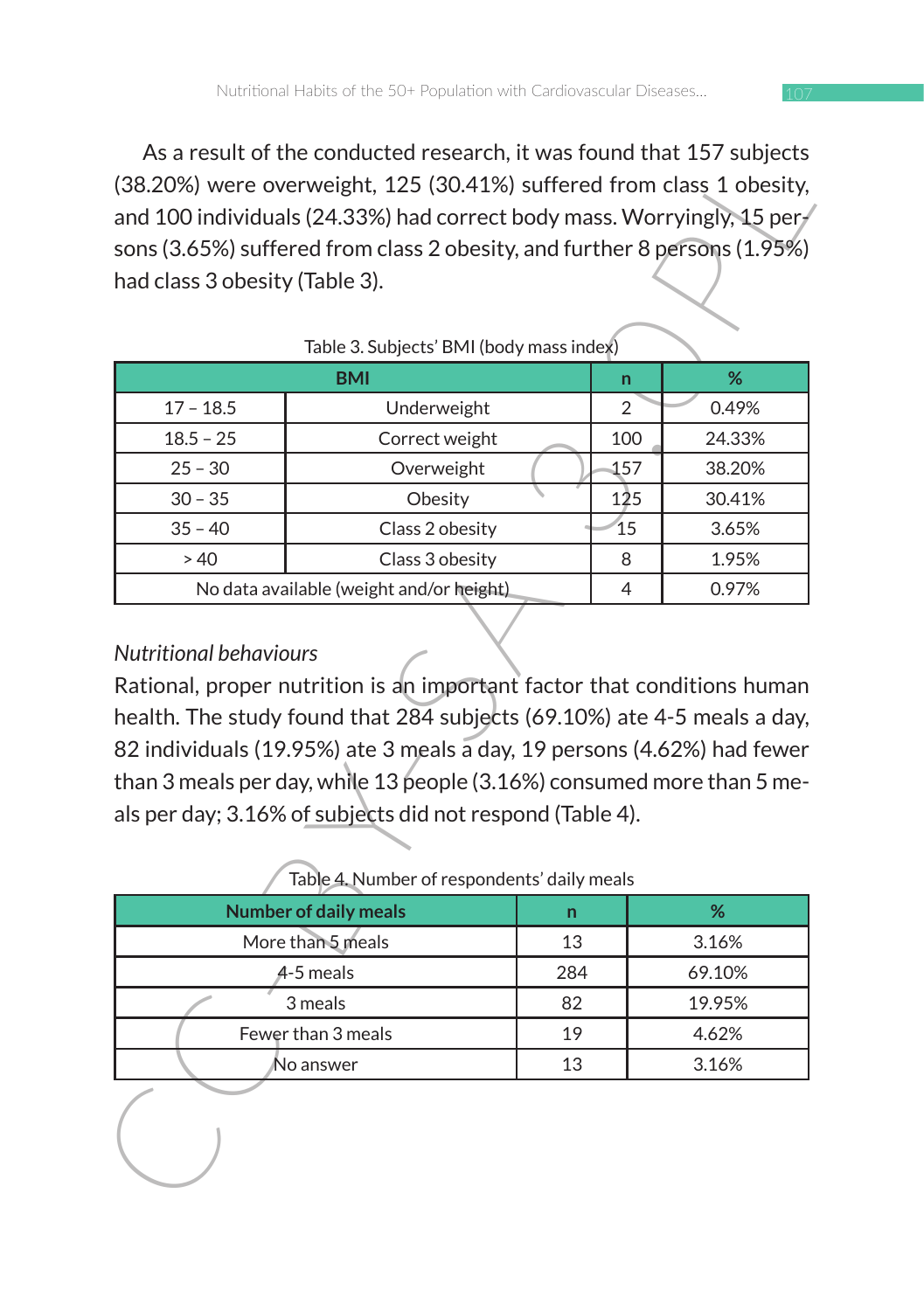The frequency of daily meals was also analyzed. Interestingly, breakfast was consumed by 379 subjects (92.21%), second breakfast by 171 respondents (41.61%), dinner by 403 individuals (98.05%), afternoon tea by 115 persons (27.98%) and supper by 371 (90.27%). The respondents also reported infrequent consumption of some meals: 108 subjects ate second breakfast several times a week (26.28%), 100 individuals had afternoon tea once a week or less (24.33%), and 103 people never had afternoon tea (25.06%) (Table 5).

In terms of places where the meals were eaten, it was found that the most common place was the family home: breakfast was consumed at home by 393 people (95.62%), second breakfast by 229 respondents (55.72%), dinner by 405 people (98.54%), afternoon tea by 156 subjects (37.96%) and supper by 386 people (93.92%). The respondents also declared having afternoon tea with relatives – 112 people (27.25%) and second breakfast in other places – 83 people (20.19%) (Table 6).

According to the analysis, respondents also faced the problem of snacking: large proportion of subjects snacked between meals – 278 people (67.64%), while only 130 people (31.63%) did not (Table 7).

The requirery of uarry means was sato antaypear. Interestingly, une-<br>akfast was consumed by 379 subjects (92.21%), second breakfast by<br>171 respondents (41.61%), dimer by 403 individuals (98.05%), atternoy<br>on tea by 115 per Providing the body with nutrients such as proteins, fats, carbohydrates, vitamins and minerals is the foundation of proper nutrition. It was found that vegetables were usually consumed once a day by 307 people (74.70%), fruits were also consumed mostly once a day by 135 people (32.85%), fish were consumed once a week by 206 people (50.12 %), poultry several times a week by 225 people (54.74%), cereal products were consumed several times a day by 149 people (36.25%), sweets were consumed quite often: from several times a week – by 92 people (22.38 %) – up to once a month: by 11 people (2.68%) (Table 8).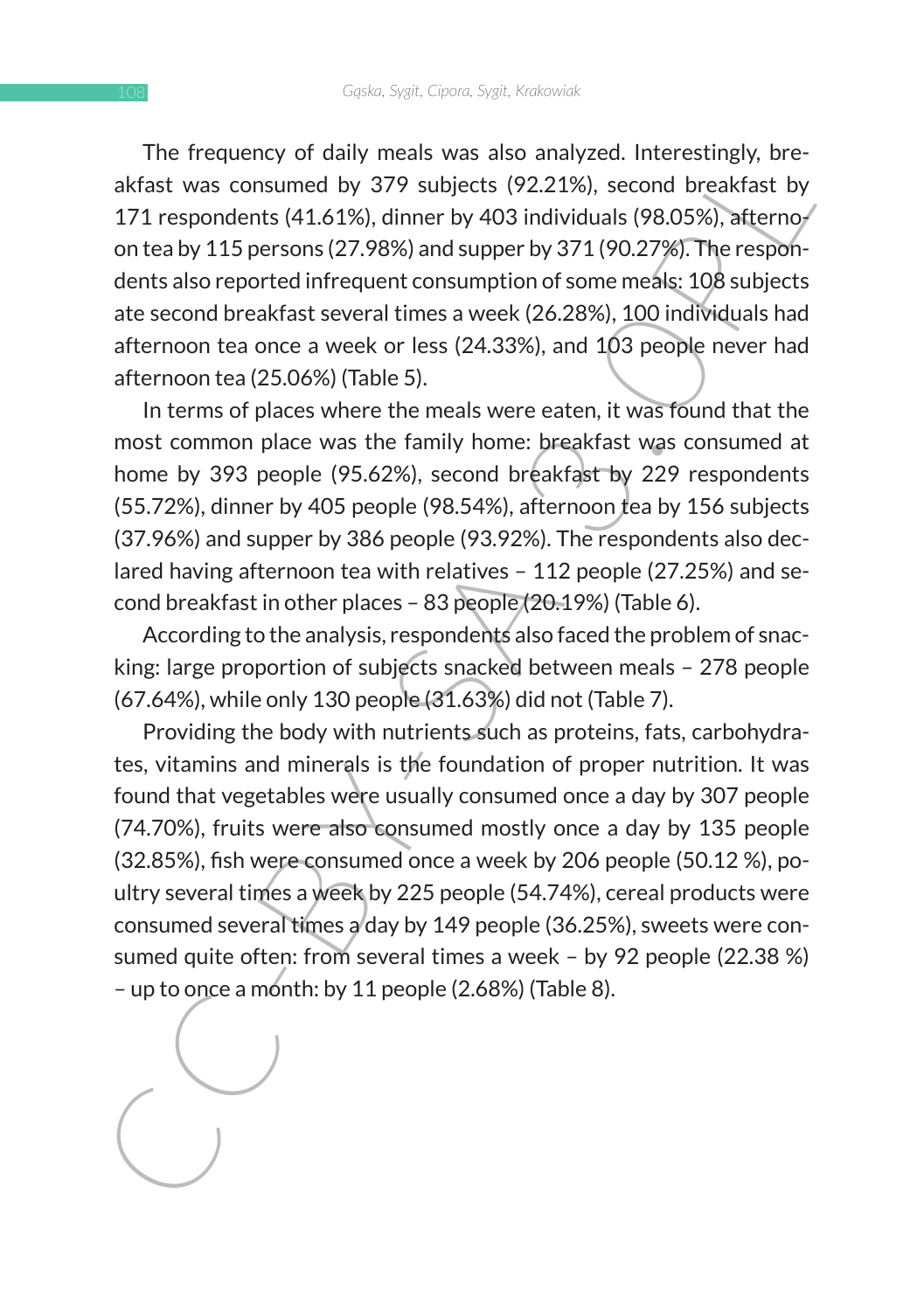|                                                                    | No answer                      | 1 (0.24%)    | 7 (1.70%)           | 1 (0.24%)    | 8(1.95%)         | 1(0.24%                   |  |
|--------------------------------------------------------------------|--------------------------------|--------------|---------------------|--------------|------------------|---------------------------|--|
|                                                                    | <b>Never</b>                   | 14 (3.41%)   | 82 (19.95%)         | 0 (0.00%)    | 103 (25.06%)     | 16 (3.89%)                |  |
| Table 5. Frequency of specific daily meals consumed by respondents | Once a month<br>or less        | 1(0.24%      | 11 (2.68%)          | 0 (0.00%)    | 14 (3.41%)       | 2 (0.49%)                 |  |
|                                                                    | <b>Dince a week</b><br>or less | 3(0.73%)     | 32 (7.79%)          | 0 (0.00%)    | 100 (24.33%)     | 4 (0.97%)                 |  |
|                                                                    | Several times<br>a week        | 13 (3.16%)   | 108 (26.28%)        | 7(1.70%)     | 71(17.27%)       |                           |  |
|                                                                    | Every day                      | 379 (92.21%) | 171 (41.61%)        | 403 (98.05%) | 115 (27.98%)     | $371(90.27%)$ $17(4.14%)$ |  |
|                                                                    |                                | Breakfast    | breakfast<br>Second | Dinner       | Afternoon<br>tea | Supper                    |  |

| j      |
|--------|
|        |
| j      |
|        |
|        |
| ;<br>; |
|        |
|        |
| ļ      |
|        |
|        |
| ŗ      |
|        |
| į      |
|        |
|        |
|        |
| i      |
|        |
|        |
|        |
|        |
|        |
|        |
|        |
|        |
|        |
|        |
|        |

|                                                                    | No answer               | 1(0.24%)         | 7(1.70%)            | 1(0.24%)     | 8 (1.95%)        | 1(0.24%)     |                                    | No answer               | 0 (0.00%)        | 10 (2.43%)          | 0(0.00%)     | 13 (3.16%)       | 0 (0.00%)    |  |
|--------------------------------------------------------------------|-------------------------|------------------|---------------------|--------------|------------------|--------------|------------------------------------|-------------------------|------------------|---------------------|--------------|------------------|--------------|--|
|                                                                    | <b>Never</b>            | 14 (3.41%)       | 82 (19.95%)         | 0 (0.00%)    | 103 (25.06%)     | 16 (3.89%)   |                                    | I do not eat            | 16 (3.89%)       | 83 (20.19%)         | 0 (0.00%)    | 101 (24.57%)     | 20 (4.87%)   |  |
|                                                                    | Once a month<br>or less | 1(0.24%)         | 11 (2.68%)          | 0 (0.00%)    | 14 (3.41%)       | 2 (0.49%)    |                                    | In other<br>places      | 2 (0.49%)        | 83 (20.19%)         | 3(0.73%)     | 27 (6.57%)       | 4 (0.97%)    |  |
| Table 5. Frequency of specific daily meals consumed by respondents | Once a week<br>or less  | 3(0.73%)         | 32 (7.79%)          | 0 (0.00%)    | 100 (24.33%)     | 4 (0.97%)    | Table 6. Place of meal consumption | restaurants<br>In bars, | 0(0.00%          | 2 (0.49%)           | 3(0.73%)     | 2 (0.49%)        | 0(0.00%)     |  |
|                                                                    | Several times<br>a week | 13 (3.16%)       | 108 (26.28%)        | 7(1,70%)     | 71(17.27%)       | 17 (4.14%)   |                                    | At immediate family     | 0 (0.00%)        | 4 (0.97%)           | 0 (0.00%)    | 112 (27.25%)     | 1(0.24%)     |  |
|                                                                    | Every day               | 379 (92.21%)     | 171 (41.61%)        | 403 (98.05%) | 115 (27.98%)     | 371 (90.27%) |                                    | At home                 | 393 (95.62%)     | 229 (55.72%)        | 405 (98.54%) | 156 (37.96%)     | 386 (93.92%) |  |
|                                                                    |                         | <b>Breakfast</b> | breakfast<br>Second | Dinner       | Afternoon<br>tea | Supper       |                                    |                         | <b>Breakfast</b> | Second<br>breakfast | Dinner       | Afternoon<br>tea | Supper       |  |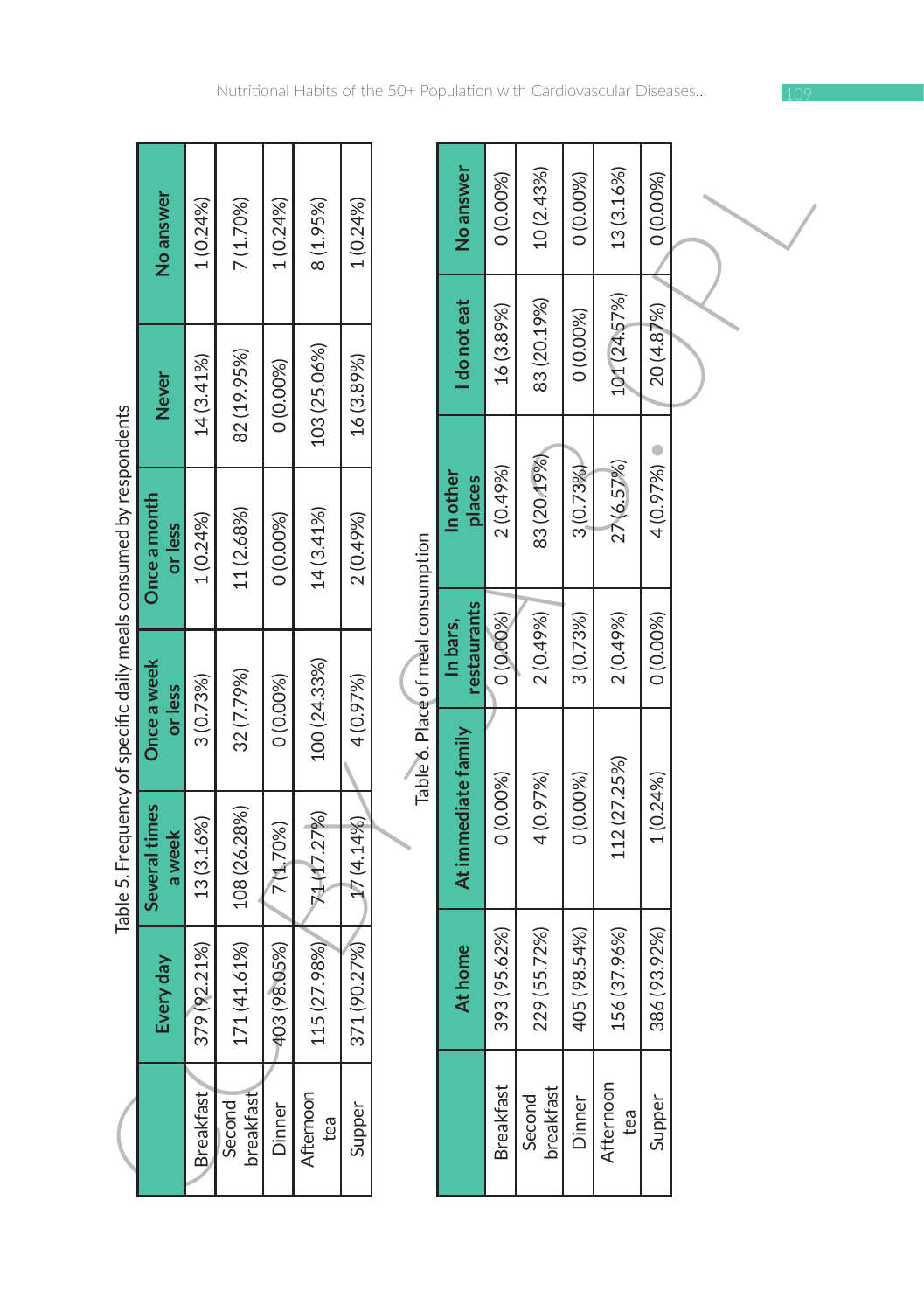|                                                | ş                             | 67.64% | 31.63%        | 0.73%     |  |
|------------------------------------------------|-------------------------------|--------|---------------|-----------|--|
|                                                |                               | 278    | 130           |           |  |
| Table 7. Snacking between meals by respondents | <b>Snacking between meals</b> | Yes    | $\frac{1}{2}$ | No answer |  |
|                                                |                               |        |               |           |  |

|                                                |                        |        |               |           |                                                               | No answer                   | 1(0.24%         | $1(0.24\%)$             | 0 (0.00%)       | 1(0.24%         | 1(0.24%)        | 4 (0.97%)       | 2 (0.49%)         | 2 (0.49%)       | 1(0.24%     |
|------------------------------------------------|------------------------|--------|---------------|-----------|---------------------------------------------------------------|-----------------------------|-----------------|-------------------------|-----------------|-----------------|-----------------|-----------------|-------------------|-----------------|-------------|
|                                                | ৯ৎ                     | 67.64% | 31.63%        | 0.73%     |                                                               | I do not eat                | 2 (0.49%)       | 5(1.22%)                | 85 (20.68%)     | 11 (2.68%)      | 33 (8.03%)      | 0 (0.00%)       | 8 (1.95%)         | 31 (7.54%)      | (68.37%)    |
|                                                |                        |        |               |           |                                                               | mes a month<br>Several ti-  | 0(0.00%)        | 0 (0.00%)               | 1(0.24%)        | 4 (0.97%)       | 20 (4.87%)      | 1(0.24%)        | 2 (0.49%)         | 11 (2.68%)      | 41 (9.98%)  |
|                                                | Ξ                      | 278    | 130           | ω         |                                                               | Once a<br>month             | 1(0.24%)        | 29 (7.06%)              | 97 (23.60%)     | 21 (5.11%)      | 41 (9.98%)      | 3 (0.73%)       | 0 (0.00%)         | (27.01%)<br>111 | 77 (18.73%) |
|                                                |                        |        |               |           |                                                               | mes a week<br>Several ti-   | 33 (8.03%)      | 33 (8.03%)              | 21(5.11%)       | (54.74%)        | 142<br>(34.55%) | 66 (16.06%)     | 22 (5.35%)        | 78 (18.98%)     | 3 (0.73%)   |
| Table 7. Snacking between meals by respondents |                        |        |               |           | Table 8. Consumption of specific food products by respondents | Once a week                 | 25 (6.08%)      | 80 (19.46%)             | 206<br>(50.12%) | (35.77%)<br>147 | (42.34%)<br>174 | 142<br>(34.55%) | 19 (4.62%)        | 22 (5.35%)      | 6(1.46%)    |
|                                                | Snacking between meals | Yes    | $\frac{1}{2}$ | No answer |                                                               | Once a day                  | (74.70%)<br>307 | 135<br>(32.85%)         | 1(0.24%)        | 2 (0.49%)       | 0 (0.00%)       | 46 (11.19%)     | (68.86%)<br>283   | 64 (15.57%)     | 0 (0.00%)   |
|                                                |                        |        |               |           |                                                               | times per<br>Several<br>day | 42 (10.22%)     | $\frac{128}{(31.14\%)}$ | 0 (0.00%)       | 0 (0.00%)       | 0 (0.00%)       | (36.25%)<br>149 | 75 (18.25%)       | 92 (22.38%)     | 2 (0.49%)   |
|                                                |                        |        |               |           |                                                               |                             | Vegetables      | Fruit                   | Fish            | Poultry         | Beef/<br>Pork   | Cereals         | Dairy<br>products | Sweets          | Fast food   |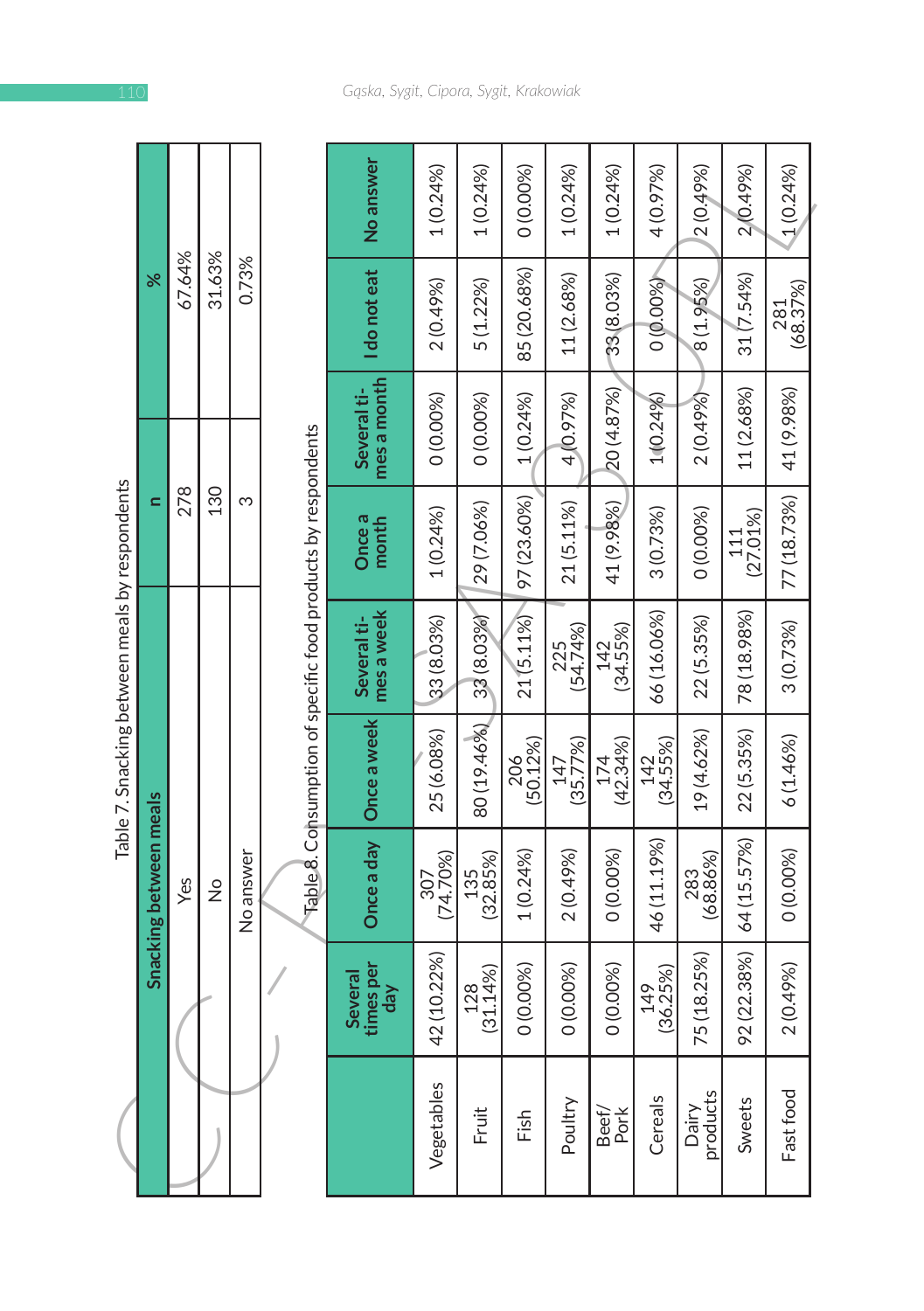### *Results analysis using the Inventory of Health-Related Behavior (IHB)*

| <b>IHB</b> sub-scales    |                 | Mean | <b>SD</b> | <b>Median</b> | Min  | Max  |      |  |
|--------------------------|-----------------|------|-----------|---------------|------|------|------|--|
| Correct eating habits    | 411             | 3.28 | 0.75      | 3.17          |      |      | 2.83 |  |
| Preventive behaviours    | 411             | 3    | 0.62      | 3             |      |      |      |  |
| Positive mental attitude | 411             | 3.59 | 0.52      | 3.83          | 1.33 |      | 3.33 |  |
| Health practices         | 41 <sup>1</sup> | 3.61 | 0.53      | 3.67          |      | 4.83 | 3.33 |  |

| Results analysis using the inventory of Health-Related Benavior (IHB)<br>The analysis of the study results showed that amongst subjects the most                                                                                                                    |     |                                   |                       |  |               |                                |      |                                       |                |  |  |  |
|---------------------------------------------------------------------------------------------------------------------------------------------------------------------------------------------------------------------------------------------------------------------|-----|-----------------------------------|-----------------------|--|---------------|--------------------------------|------|---------------------------------------|----------------|--|--|--|
| common health behaviours were related to health practices, slightly less                                                                                                                                                                                            |     |                                   |                       |  |               |                                |      |                                       |                |  |  |  |
| common in the area of positive mental attitude and the least common in<br>the area of proper eating habits and preventive behaviours (Table 9).                                                                                                                     |     |                                   |                       |  |               |                                |      |                                       |                |  |  |  |
|                                                                                                                                                                                                                                                                     |     |                                   |                       |  |               |                                |      |                                       |                |  |  |  |
|                                                                                                                                                                                                                                                                     |     |                                   |                       |  |               |                                |      |                                       |                |  |  |  |
| Table 9. Degree of intensity of specific categories of health behaviours according to IHB                                                                                                                                                                           |     |                                   |                       |  |               |                                |      |                                       |                |  |  |  |
| amongst respondents                                                                                                                                                                                                                                                 |     |                                   |                       |  |               |                                |      |                                       |                |  |  |  |
| <b>IHB</b> sub-scales                                                                                                                                                                                                                                               | N   | Mean                              | <b>SD</b>             |  | <b>Median</b> | Min                            | Max  | Q1                                    | Q <sub>3</sub> |  |  |  |
| Correct eating habits                                                                                                                                                                                                                                               | 411 | 3.28                              | 0.75                  |  | 3.17          | 1                              | 5    | 2.83                                  | 4              |  |  |  |
| Preventive behaviours                                                                                                                                                                                                                                               | 411 | 3                                 | 0.62                  |  | $\mathbf{3}$  | 1.17                           | 4.5  | 2.67                                  | 3.67           |  |  |  |
| Positive mental attitude                                                                                                                                                                                                                                            | 411 | 3.59                              | 0.52                  |  | 3.83          | 1.33                           | 4.67 | 3.33                                  | 4              |  |  |  |
| Health practices                                                                                                                                                                                                                                                    | 411 | 3.61                              | 0.53                  |  | 3.67          | 1.67                           | 4.83 | 3.33                                  | 4              |  |  |  |
| cantly and positively with health practices (p<0.05). The group of elderly<br>subjects had a greater intensity of health practices (Table 10).<br>Table 10. Categories of health behaviours according to IHB versus respondents' age<br><b>Correlation with age</b> |     |                                   |                       |  |               |                                |      |                                       |                |  |  |  |
|                                                                                                                                                                                                                                                                     |     |                                   |                       |  |               |                                |      |                                       |                |  |  |  |
| <b>IHB</b>                                                                                                                                                                                                                                                          |     | <b>Correlation</b><br>coefficient | $p^*$                 |  |               | <b>Dependency</b><br>direction |      | <b>Strength</b><br>of depen-<br>dence |                |  |  |  |
| Correct eating habits.                                                                                                                                                                                                                                              |     | $-0.089$                          | $p=0.07$<br><b>NP</b> |  |               | ---                            |      | ---                                   |                |  |  |  |
| Preventive behaviours                                                                                                                                                                                                                                               |     | $-0.057$                          | p=0.253<br><b>NP</b>  |  |               |                                |      | $---$                                 |                |  |  |  |
| Positive mental attitude                                                                                                                                                                                                                                            |     | 0.045                             | p=0.366<br>NP         |  |               | ---                            |      | $---$                                 |                |  |  |  |
| Health practices                                                                                                                                                                                                                                                    |     | 0.251                             | p<0.001<br>NP         |  |               | positive                       |      | very weak                             |                |  |  |  |
| * P = Normal distribution of both correlated variables, Pearson correlation coefficient;                                                                                                                                                                            |     |                                   |                       |  |               |                                |      |                                       |                |  |  |  |
| NP = No normal distribution of at least one of the correlated variables, Spearman's cor-                                                                                                                                                                            |     |                                   |                       |  |               |                                |      |                                       |                |  |  |  |
|                                                                                                                                                                                                                                                                     |     | relation coefficient              |                       |  |               |                                |      |                                       |                |  |  |  |

Table 10. Categories of health behaviours according to IHB versus respondents' age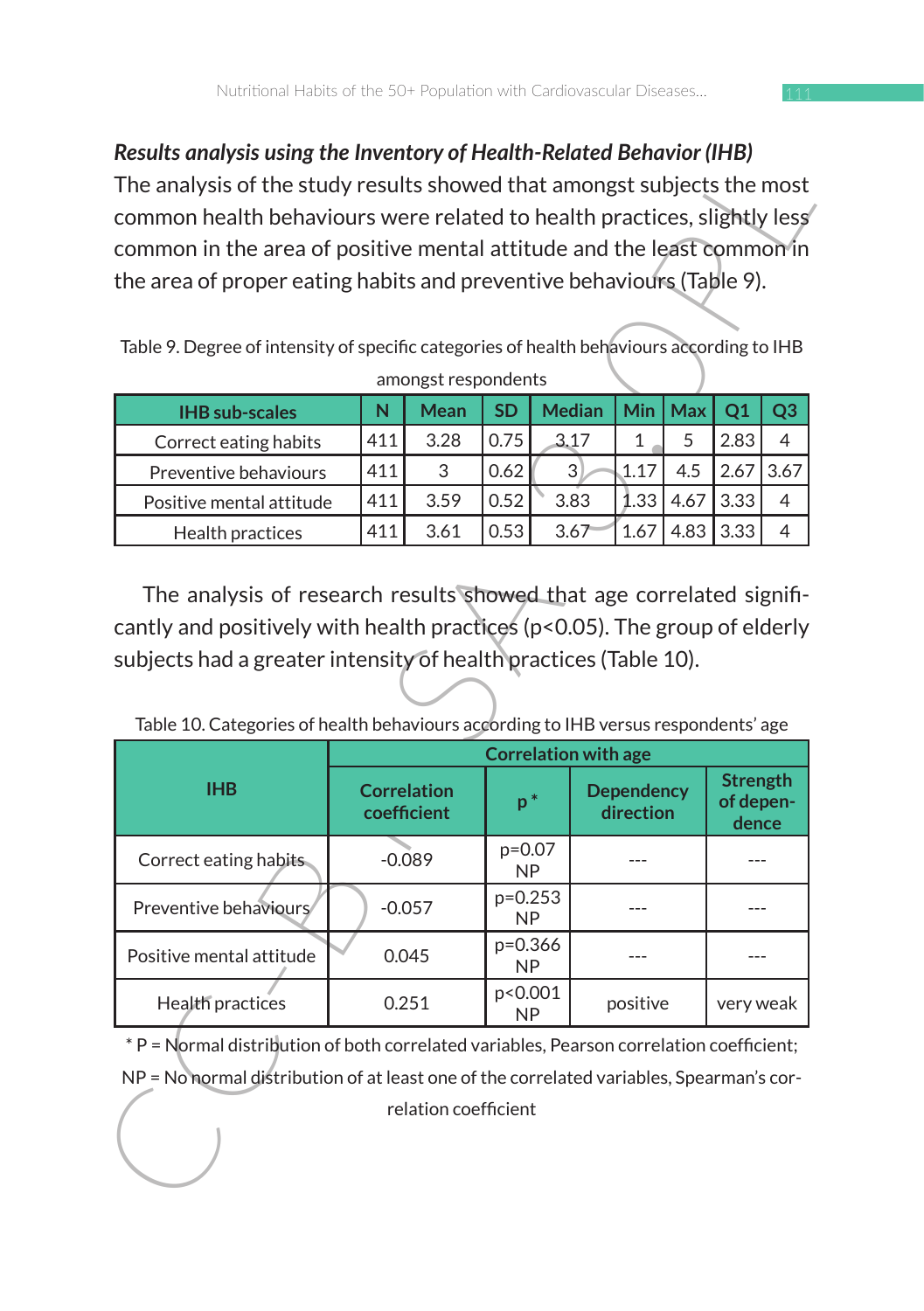Statistical relationships were found between health behaviours in each of the areas studied and gender (p<0.05). Women displayed more intense behaviours in each area than men (Table 11).

| each of the areas studied and gender (p<0.05). Women displayed more                                            |                                                                                                                                                                                                                          |                           |                 | Statistical relationships were found between nealth behaviours in |  |  |  |  |  |  |
|----------------------------------------------------------------------------------------------------------------|--------------------------------------------------------------------------------------------------------------------------------------------------------------------------------------------------------------------------|---------------------------|-----------------|-------------------------------------------------------------------|--|--|--|--|--|--|
| intense behaviours in each area than men (Table 11).                                                           |                                                                                                                                                                                                                          |                           |                 |                                                                   |  |  |  |  |  |  |
| Table 11. Categories of health behaviours according to IHB versus respondents' gender                          |                                                                                                                                                                                                                          |                           |                 |                                                                   |  |  |  |  |  |  |
| <b>IHB</b>                                                                                                     |                                                                                                                                                                                                                          | Women                     | Men             | $p^*$                                                             |  |  |  |  |  |  |
|                                                                                                                | $mean \pm$<br>SD                                                                                                                                                                                                         | $3.59 \pm 0.63$           | $3.03 \pm 0.74$ | < 0.001                                                           |  |  |  |  |  |  |
| Correct eating habits                                                                                          | median                                                                                                                                                                                                                   | 3.83                      | 3.              | NP                                                                |  |  |  |  |  |  |
|                                                                                                                | quartiles                                                                                                                                                                                                                | $3 - 4$                   | 2.67-3.67       |                                                                   |  |  |  |  |  |  |
|                                                                                                                | mean $\pm$<br>SD                                                                                                                                                                                                         | $3.25 \pm 0.57$           | 2.79±0.59       | < 0.001                                                           |  |  |  |  |  |  |
| Preventive behaviours                                                                                          | median                                                                                                                                                                                                                   | 3.33                      | 2.83            | NP                                                                |  |  |  |  |  |  |
|                                                                                                                | quartiles                                                                                                                                                                                                                | 2.83-3.67                 | $2.5 - 3.08$    |                                                                   |  |  |  |  |  |  |
|                                                                                                                | mean $\pm$<br>SD                                                                                                                                                                                                         | $3.7 \pm 0.5$             | $3.5 \pm 0.52$  | < 0.001                                                           |  |  |  |  |  |  |
| Positive mental attitude                                                                                       | median                                                                                                                                                                                                                   | 4                         | 3.67            | <b>NP</b>                                                         |  |  |  |  |  |  |
|                                                                                                                | quartiles                                                                                                                                                                                                                | $3.5 - 4$                 | 3.17-3.83       |                                                                   |  |  |  |  |  |  |
|                                                                                                                | mean⊯<br>SD                                                                                                                                                                                                              | $3.81 \pm 0.43$           | 3.44±0.54       | < 0.001                                                           |  |  |  |  |  |  |
| Health practices                                                                                               | median                                                                                                                                                                                                                   | $\overline{4}$            | 3.5             | NP.                                                               |  |  |  |  |  |  |
|                                                                                                                | quartiles                                                                                                                                                                                                                | $3.67 - 4$                | 3.08-3.83       |                                                                   |  |  |  |  |  |  |
| * P = Normal distribution in groups, Student's t-test; NP = No normal distribution in                          |                                                                                                                                                                                                                          | groups, Mann-Whitney test |                 |                                                                   |  |  |  |  |  |  |
|                                                                                                                | As a result of the research analysis, it was found that health beha-<br>viours in each area significantly depended on the body mass index BMI<br>(p<0.05). Overweight subjects had less intense behaviours than regular- |                           |                 |                                                                   |  |  |  |  |  |  |
| -weighing patients in each area. Obese subjects had the least intense be-<br>haviours in all areas (Table 12). |                                                                                                                                                                                                                          |                           |                 |                                                                   |  |  |  |  |  |  |

| Table 11. Categories of health behaviours according to IHB versus respondents' gender |  |  |
|---------------------------------------------------------------------------------------|--|--|
|                                                                                       |  |  |
|                                                                                       |  |  |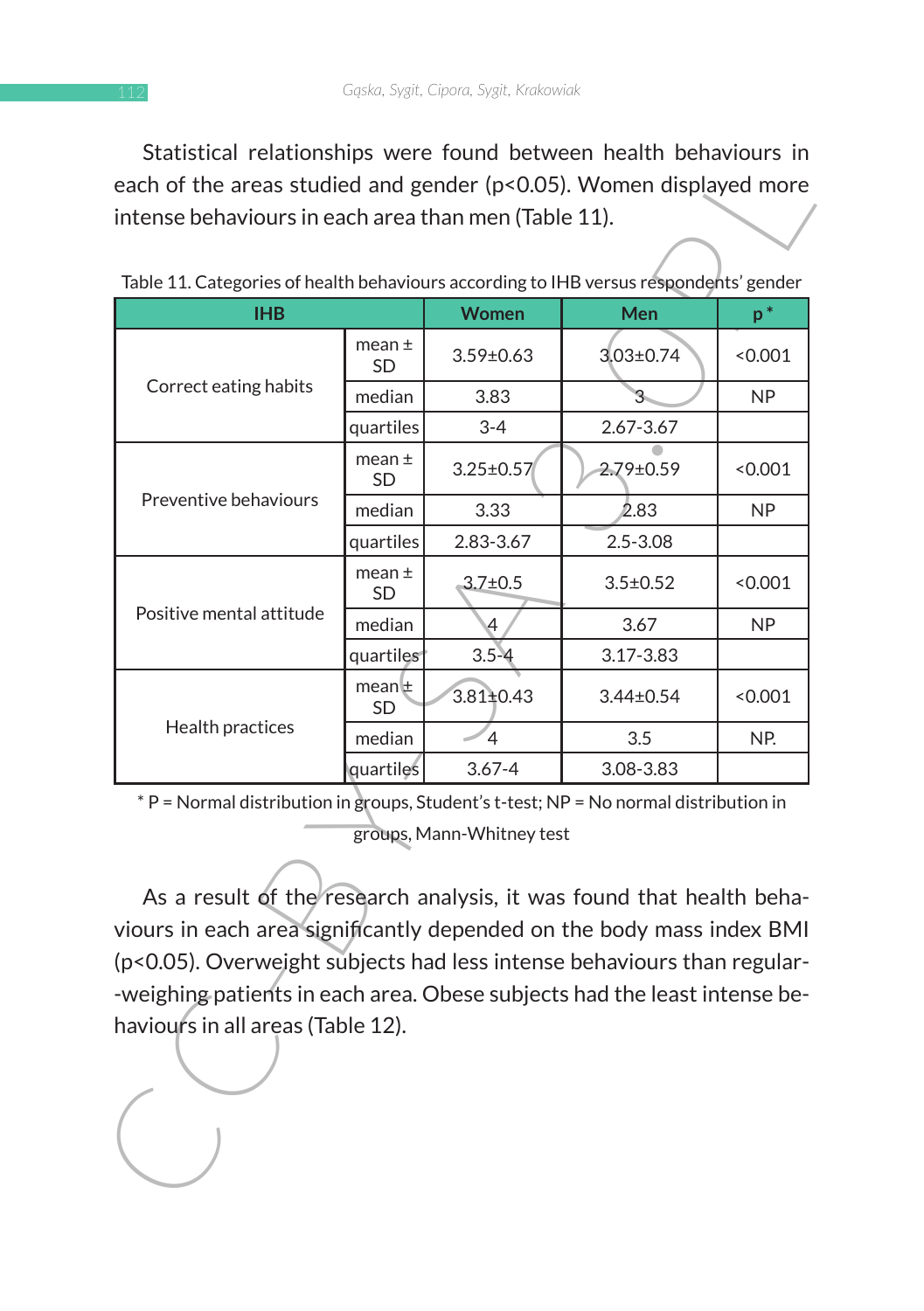| j<br>ĭ<br>ĺ                        |
|------------------------------------|
|                                    |
|                                    |
| i                                  |
|                                    |
|                                    |
|                                    |
|                                    |
|                                    |
|                                    |
|                                    |
|                                    |
|                                    |
| $\mathbf{I}$                       |
| ׇ֚֚֘֝֝                             |
|                                    |
|                                    |
| )                                  |
|                                    |
|                                    |
|                                    |
|                                    |
|                                    |
| יים הוויח המה המונ                 |
|                                    |
|                                    |
|                                    |
|                                    |
|                                    |
|                                    |
| j                                  |
|                                    |
|                                    |
|                                    |
|                                    |
| キー・ヘッキン へんき                        |
|                                    |
|                                    |
|                                    |
| )                                  |
| ֧֚֝<br>֧֪֚֚֚֚֝<br>֚֚֚֚֚֝֝ <u>֓</u> |
| ١                                  |
|                                    |
|                                    |
|                                    |
| ۱                                  |
| j                                  |
| ١                                  |

|                                                                                    | *<br>م                      | 0.001                    | $\frac{\rho}{\mathsf{Z}}$ | Under-Norm.Over>0        | $-0.001$        | $\frac{\rho}{\mathbf{Z}}$ | Under-Norm.Over>0           | 1001            | $\frac{\rho}{\mathbf{Z}}$ | Under-Norm.Over>0 | 0.001           | $\frac{\rho}{\mathbf{Z}}$ | Under-Norm.Over>0 |                                                                                                                                       |                                                               |  |  |  |
|------------------------------------------------------------------------------------|-----------------------------|--------------------------|---------------------------|--------------------------|-----------------|---------------------------|-----------------------------|-----------------|---------------------------|-------------------|-----------------|---------------------------|-------------------|---------------------------------------------------------------------------------------------------------------------------------------|---------------------------------------------------------------|--|--|--|
|                                                                                    | Obesity                     | 2.96±0.63                | m                         | 2.83-3                   | $2.8 + 0.51$    | 2.83                      | $2.67 - 3$                  | $3.52 \pm 0.48$ | 3.67                      | $3.17 - 3.83$     | 3.47±0.49       | 3.5                       | $3.17 - 3.83$     |                                                                                                                                       |                                                               |  |  |  |
|                                                                                    | Overweight                  | $3.42 \pm 0.74$          | 3.67                      | $3-4$                    | 3.09±0.63       | က                         | 2.67-3.67                   | $3.6 + 0.56$    | 3.83                      | $3.33 - 4$        | $3.62 \pm 0.53$ | 3.83                      | $3.33 - 4$        |                                                                                                                                       |                                                               |  |  |  |
| Table 12. Categories of health behaviours according to IHB versus respondents' BMI | Underweight, correct weight | $3.52 \pm 0.75$          | 4                         | $3-4$                    | $3.13 \pm 0.69$ | 3.33                      | 2.54-3.67                   | $3.67 \pm 0.49$ | $\overline{a}$            | $3.33 - 4$        | $3.77 \pm 0.53$ | 4                         | $3.67 - 4$        | * P = Normal distribution in groups, ANOVA + results of post-hoc analysis (Fisher's LSD fest); NP = No normal distribution in groups, | Kruskal-Wallis test + post-hoc analysis results (Dunn's test) |  |  |  |
|                                                                                    |                             | $mean \pm SD$            | median                    | quartiles                | $mean \pm SD$   | median                    | quartiles                   | $mean \pm SD$   | median                    | quartiles         | $mean \pm SD$   | median                    | quartiles         |                                                                                                                                       |                                                               |  |  |  |
|                                                                                    | <b>HHB</b>                  | eating habits<br>Correct |                           | Preventive<br>behaviours |                 |                           | mental attitude<br>Positive |                 |                           | Health practices  |                 |                           |                   |                                                                                                                                       |                                                               |  |  |  |

<sup>\*</sup> P = Normal distribution in groups, ANOVA + results of post-hoc analysis (Fisher's LSD test); NP = No normal distribution in groups, Kruskal-Wallis test + post-hoc analysis results (Dunn's test)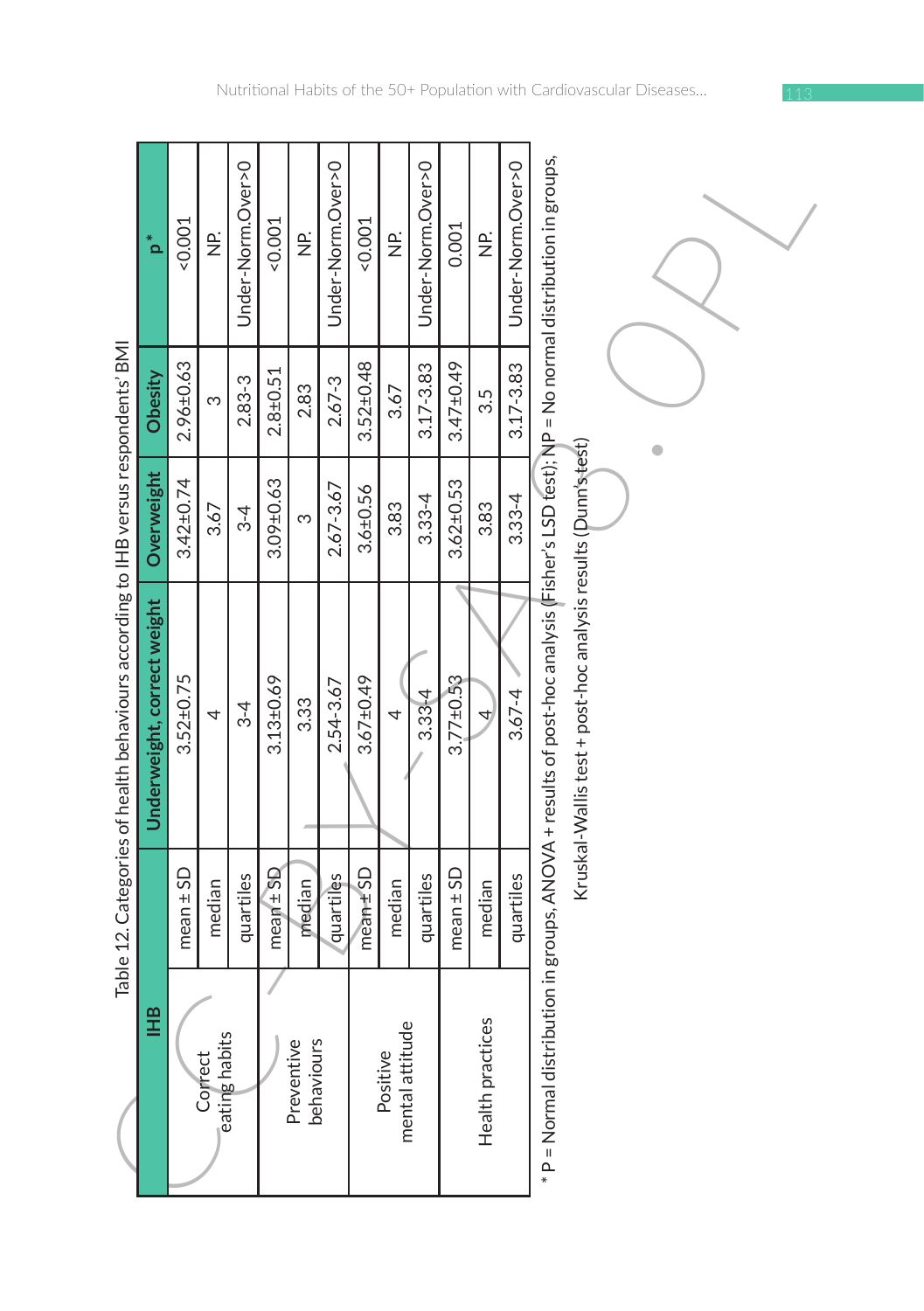### **Discussion**

Despite the growing research interest on health behaviours among  $50+$ population, there is a need for continuous monitoring  $(10.20.21.22)$ . Scientific research is the basis for determining and predicting the types of needs and methods of achieving goals that are part of public health and social services [11]. Hence, the presented study aimed at presenting health behaviours of the 50+ population with cardiovascular diseases and determining relations between socio-demographic factors and nutritional habits of the population. This allows for an in-depth analysis of the implementation of actions aimed at improving the health of the population.

Discussion<br>
Despite the growing research interest on health behaviours among 50+<br>
Despite the growing research interest on health behaviours among 50+<br>
Scientific research is the besis for determining and predicting type Nutrition experts emphasize the fact that regular nutrition is important for health, so one should eat at least 5 meals a day: 3 main meals and 2 light meals [5,6,23,24]. It has been shown that respondents ate regularly. Most of them ate between 4 and 5 meals per day (69.10%). The results of the research by Duda et al. confirm this regularity and indicate that the eating behaviours of Poles had been relatively stable for sixteen years and the fluctuations were small [11]. Most (81%) of the respondents said they were eating properly. Regular consumption of at least three meals a day was also shown by a study conducted in 2016 by Mossakowska [21]. The frequency of daily meals was also analyzed in authors' own studies. Breakfast is the first and most important meal of the day; it improves the quality of nutrition and cognitive abilities, helps obtain better results at work and improves functioning throughout the day. In authors' own research, the vast majority (92.21%) of subjects consumed breakfast every day. Almost identical results were obtained in a report *Od jedzenia humor się zmienia [Food changes your mood]*, where 93% of respondents reported eating breakfast daily. The consumption of the other two main meals, i.e. dinner and supper, had a similar percentage value. This applies to both authors' own research and research from 2011 and 2016 [11,21]. Worse results were observed among older population, aged 65+. In the study by M. Bąk-Sosnowska, 69.1% of subjects declared daily breakfast consumption [13].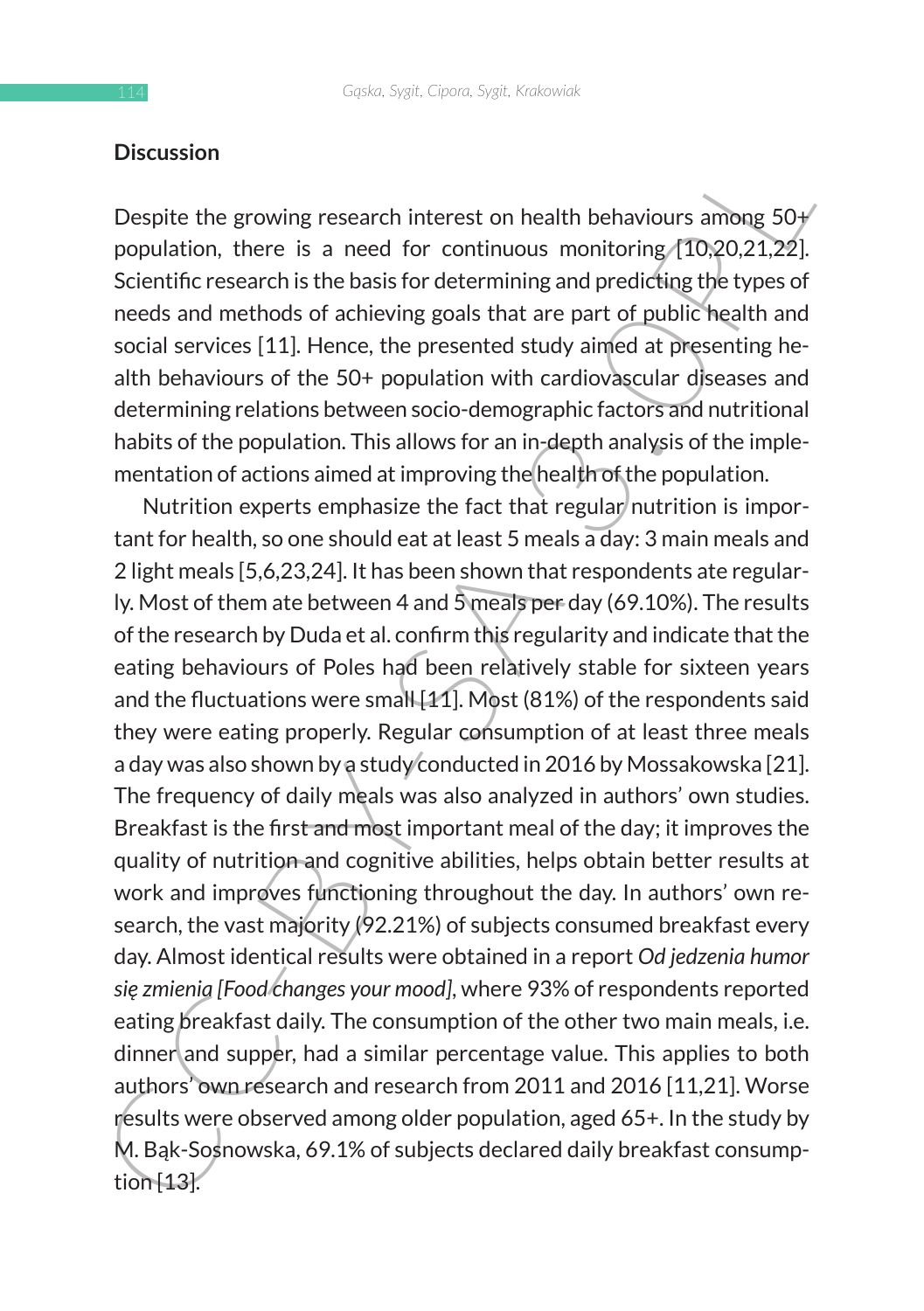The outlined data of negrial and only and weight and so allowed or characterical<br>respection between the subjects in terms of their nutritional status. Positive evaluation of<br>eating behaviours presented above in terms of r The obtained data on height and weight also allowed for characterizing the subjects in terms of their nutritional status. Positive evaluation of eating behaviours presented above in terms of regularity of basic meals. was not confirmed, however, by their BMI. This indicates a high prevalence of anomalies in adult nutrition in terms of nutritional recommendations. Normal BMI values, i.e. between 18.5 and 25, were displayed by 24.33% of the entire study population. Overweight was faced by 38.2% of subjects, while 30.41% of respondents had class 1 obesity. Class 2 obesity was observed in 3.65% of subjects, whereas class 3 obesity in 1.95%. Similar results were obtained by M. Bąk-Sosnowska [13] and W. Kulpa [22]. Worryingly, a vast majority of respondents did not notice the relationship between their health and body weight (54.74%). Only 10.95% acknowledged the relationship between these factors, and 18.49% were aware that their health was affected by overweight and obesity. In the research by M. Cybulski et al. overweight and obesity occurred in almost 75% of the respondents, who considered their diet as 'correct' [4]. Similar results were obtained by M. Tańska et al., where as many as 81.3% of subjects with normative body weight, 89.0% of overweight individuals and 85.0% obese ones declared that they followed a low-fat diet [24]. It can therefore be assumed that the declared attitudes translate into specific behaviours only to a small extent.

The application of the IHB questionnaire helped determine the intensity of correct eating habits among the studied population of people aged 50+ [25]. Authors' own studies showed that correct nutrition habits were the least common amongst subjects. Better results were obtained in this area by E. Smoleń et al., where a positive correlation between correct eating habits and age was revealed [26]. Obese subjects had the least intense behaviours in terms of proper eating habits. On the other hand, relatively high levels of correct eating habits were observed among Medicine students. In the studies by A. Baran and A. Stocka, this high level was obtained by 48.3% of respondents [27], while worse results were obtained by Baumgart et al. [28].

Overweight and obesity are currently a serious social problem and a risk factor for cardiovascular diseases [7,13,20]. It is especially dan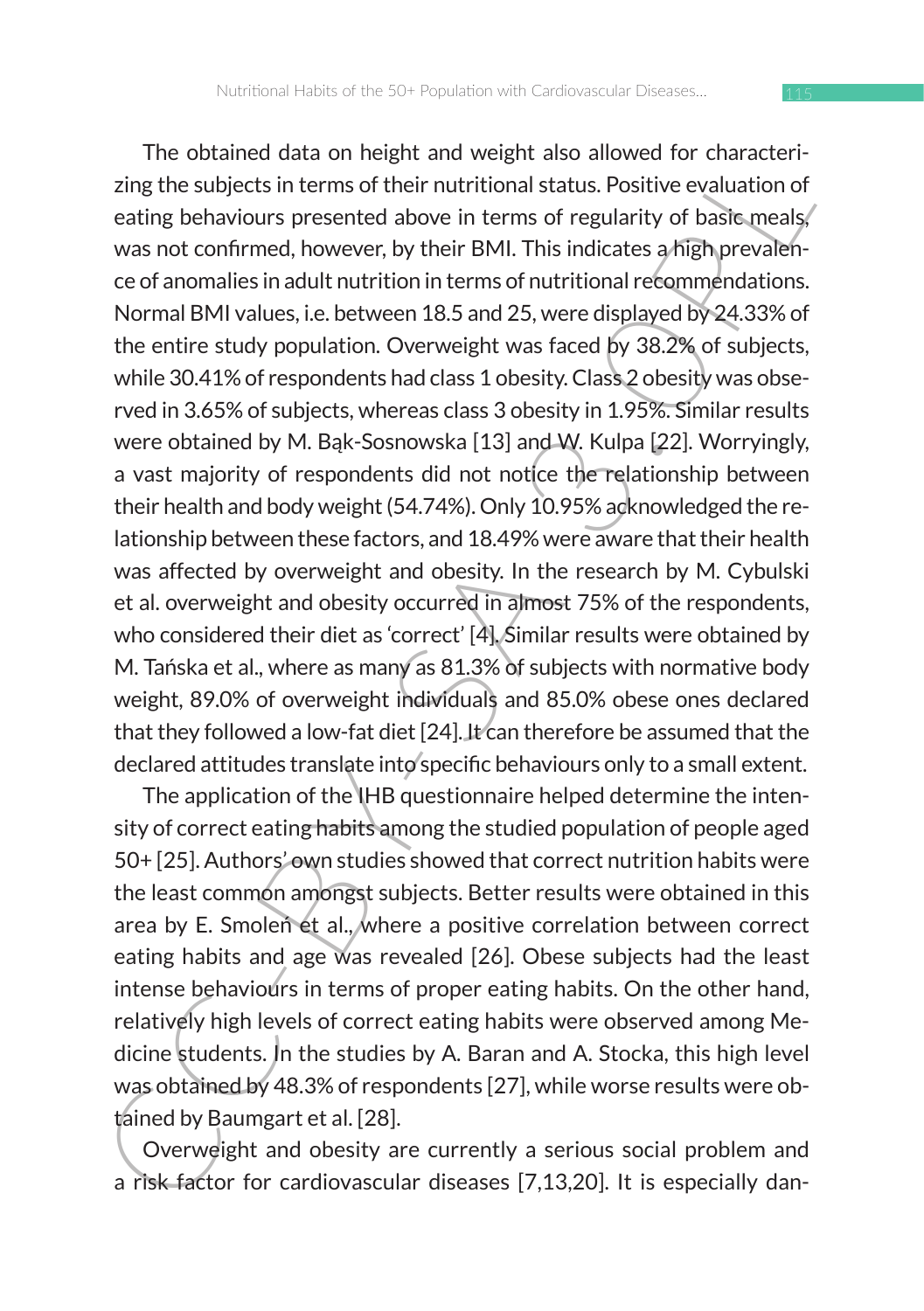it indicates the need to assess the amount of food they east, including<br>it indicates the need to assess the amount of food they eat, including<br>energy supply [7]. The health effects of the obsiry epidemic result not<br>only fr gerous for people with recorded levels of overweight and obesity and it indicates the need to assess the amount of food they eat, including energy supply [7]. The health effects of the obesity epidemic result not only from this disease, but also from the consequences of diseases for which obesity is a proven risk factor. According to numerous studies, the risk of myocardial infarction is doubled for people with a BMI above 30 [7,12,13,29]. Authors' own research shows that 36,01% of respondents belong to this group. Research conducted in 2016 by S. Zanjani showed that only 48% of respondents improved health by proper nutrition, such as frequent consumption of vegetables and fruits, and reduction of animal fats [7]. In authors' own research, it was found that 74.70% of the respondents consumed vegetables only once a day and only 31.14% reported eating fruit several times a day. In the light of research by H. Hung et al. it may be stated that adults consumed fruit and vegetables even less frequently. This was especially true for men. Only every second adult man ate both fruit and vegetables (other than potatoes) every day, while for women it was almost 2/3. Better results were observed among children over 6 months of age. Almost 62% of children ate vegetables at least once a day [2]. These results are comparable to those obtained in authors' own research. 73% of the surveyed children consumed fruit once a day or more often. Generally, children under 15 years of age consumed fruit more often than vegetables. It is worrying that nearly 4% of children did not eat vegetables at all or less than once a week [2,7]. In authors' own research, 50.12% of subjects ate fish once a week, while meat products – poultry – were consumed several times a week, which is a a product containing saturated fatty acids (54.74%). Worryingly, more than half of Poles (57%) believed that their meals were similar to those of their parents [1,5,23]. This may suggest that current anomalies in adult eating habits will be reproduced in future generations. In this situation, it is necessary to intensify health-promoting activities, especially through activities promoting proper nutritional habits. Nurses and doctors, as well as persons cooperating with them, should play an important role, as they have daily contact with patients. It is also worth implementing preventive programs,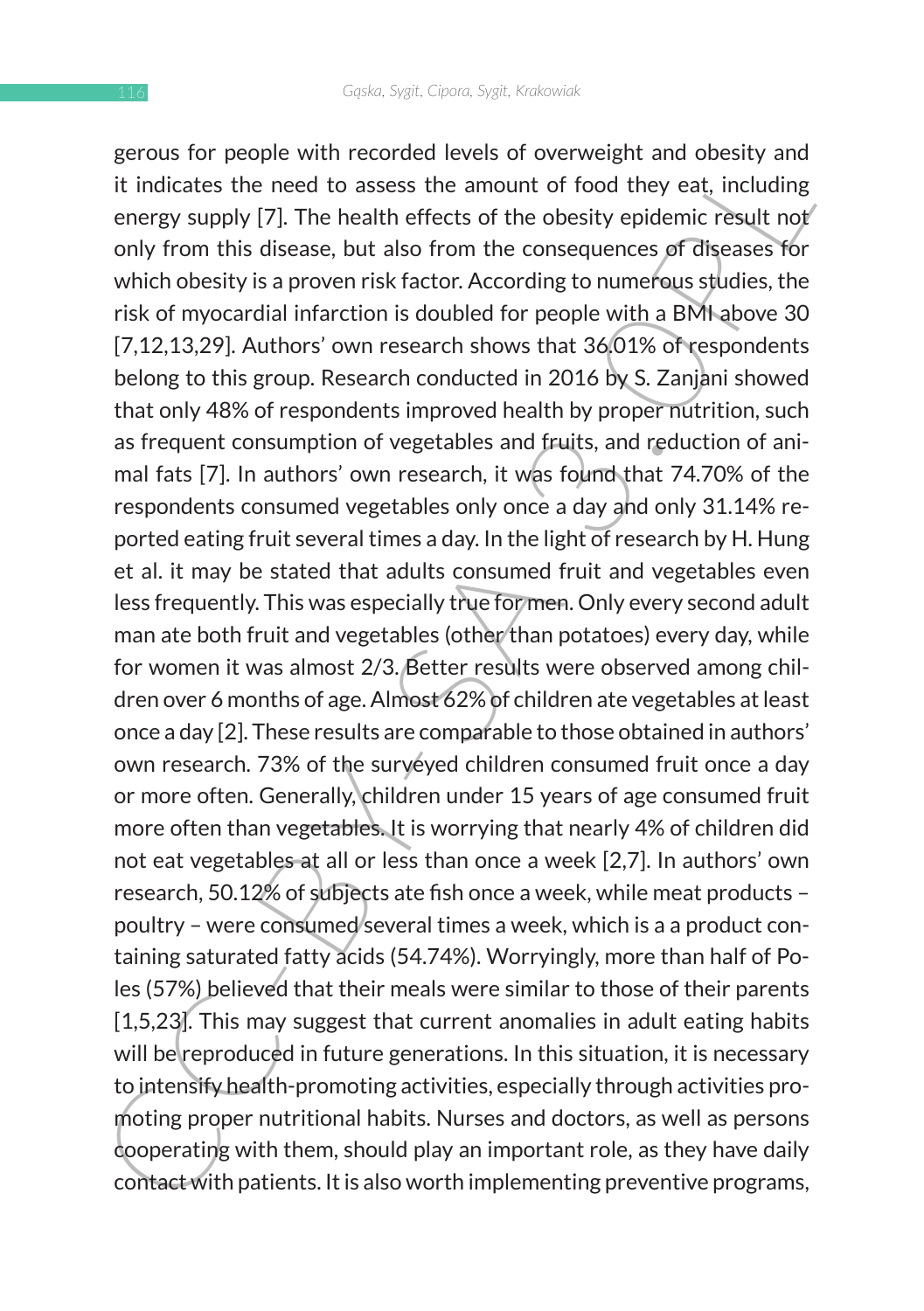because even a slight improvement of modified risk factors may lead to a significant reduction of cardiovascular incidents [1,13,7,21,29,30].

# **Conclusions**

- 1. Most respondents ate rationally. The subjects consumed between
- 2. 3 and 5 meals daily; main meals were: breakfast, dinner and supper.
- 3. A high frequency of snacking between meals was revealed. Most of the respondents chose unhealthy snacks / products, such as sweets or fast food.
- 4. Analysis of the research according to the IHB Questionnaire showed that:
	- health behaviours in the area of proper eating habits were the least intense;
	- statistical relationships were found between health behaviours in each of the areas studied (including proper eating habits) and gender, age and BMI of the subjects.

because even a significant reduction of cardiovascular incidents [1.13.7,21.29.30].<br>Conclusions<br>1. Most respondents ate rationally. The subjects consumed between<br>2. 3 and 5 meals daily, main meals were: breakfast, dimneran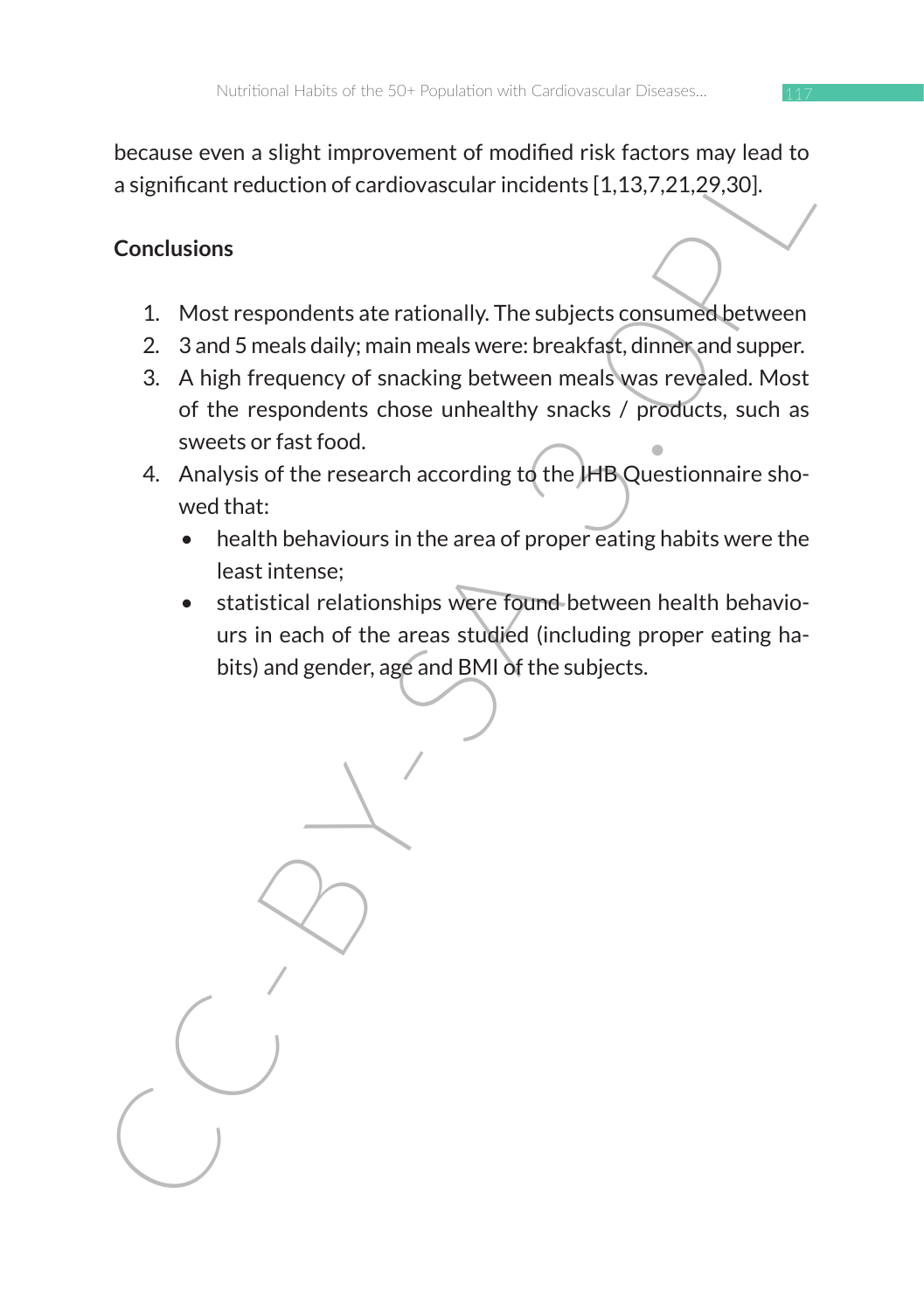## **References**

1. Jarosz M. Żywienie osób w wieku starszym [Elderly nutrition]. Warszawa: Wydawnictwo Lekarskie PZWL; 2011.

2. Hung HC, Joshipura KJ, Jiang R, Hu FB, Hunter D, Smith-Warner SA et al. Fruit and vegetables intake and risk of major chronic disease. Journal of the National Cancer Institute 2014; 96: 1577-1584. doi: 10.1093/jnci/djh296.

3. Prakash SJ, Bihari GS, Kumar SA. Lifestyle habits and diseases amongst rural geriatrics population. Int J Community Med Public Health 2016; 3(4): 957-961. doi: 10.18203/2394-6040.ijcmph20160936.

4. Cybulski M, Krajewska-Kulak E, Jamiolkowski J. Preferred health behaviors and quality of life of the elderly people in Poland. Clin Interv Aging 2015; 10: 1555-1564. doi: 10.2147/CIA.S92650.

5. Wądołowska L. Żywieniowe podłoże zagrożeń zdrowia w Polsce [Nutritional background to health threats in Poland]. Olsztyn: Wydawnictwo Uniwersytetu Warmińsko-Mazurskiego; 2011.

References<br>
1. Jarosz M. Żywienie osób w wieku starszym [Elderly nutrition]. Warszay<br>
wa: Wydawnictwo Lekarskie PZWL; 2011.<br>
2. Hung HC, Joshipura KJ, Jiang R, Hu FB, Hunter D, Smith-Warner SA et al.<br>
Fruit and vegetables 6. Roszkowski W. Żywienie osób starszych [Nutrition of the elderly]. In: Grzymisławski M, Gawęcki J, eds. Żywienie człowieka zdrowego i chorego [Nutrition of a healthy and ill person]. Warszawa: Wydawnictwo Naukowe PWN; 2011.

7. Zdrojewski T. Choroby układu krążenia i ich prewencja u osób w wieku starszym [Diseases of the circulatory system and their prevention in the elderly]. Warszawa: Wydawnictwo Naukowe Scholar; 2014. p. 43-54.

8. Cierniak-Piotrowska M, Marciniak G, Stańczak J. Statystyka zgonów i umieralności z powodu chorób układu krążenia [Statistics of deaths and mortality due to cardiovascular diseases] In: Strzelecki Z, Szymborski J,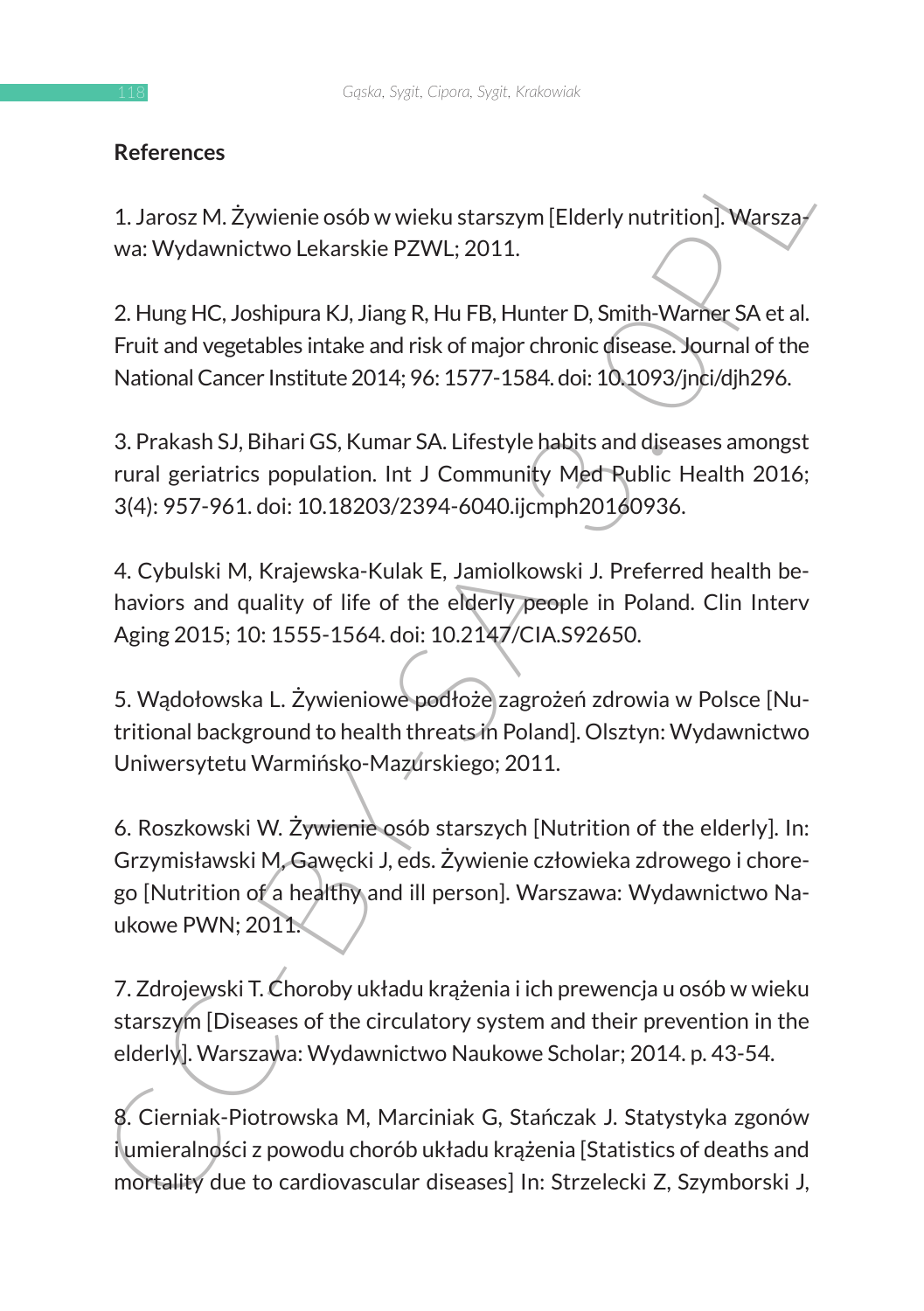eds. Zachorowalność i umieralność na choroby układu krążenia a sytuacja demograficzna Polski [Morbidity and mortality of cardiovascular diseases and the demographic situation of Poland]. Rządowa Rada Ludnościowa; 2015; Warszawa. p. 45-74 (in Polish).

9. Roth G, Forozanfar M, Moran A. Demographic and epidemiologic divers of global cardiovascular mortality. N Engl J Med 2015; 372: 1333- 1341. doi: 10.1056/NEJMoa1406656.

10. Zanjani S, Tol A, Mohebbi B, Sadeghi R, Keramat Nouri Jalyani KN, Moradi A. Determinants of healthy lifestyle and its related factors among elderly people. J Educ Health Promot 2015; 4: 103-115. doi: 10.26444/ aaem/86459.

eus. Zachtorowanios. Tominamios. Tachiory ustaration syrua-<br>
cja demograficzna Polski [Morbidity and mortality of cardiovascular di-<br>
seases and the demographic situation of Poland]. Rządowa Rada-Ludno<br>
séciova; 2015; Wars 11. Duda G, Jóźwiak A, Chmielewska Z. Wybrane elementy stylu życia i nieprawidłowości stanu odżywienia osób w wieku podeszłym z niedokrwienną chorobą serca. Badania wstępne [Selected elements of the lifestyle and nutrition disorders of the elderly with ischemic heart disease. Preliminary research]. Nowiny Lekarskie 2011; 70: 1028-1036.

12. Aaron K, Sanders P. Role of diet ary salt and potassium intake in cardiovascular health and disease: a review of the evidence. Mayo Clin Proc 2013; 88(2): 987-995. doi: 10.1016/j.mayocp.2013.06.005.

13. Bąk-Sosnowska M, Skrzypulec-Plinta V. Health behaviors, health definitions, sense of coherence, and general practitioners' attitudes towards obesity and diagnosing obesity in patients. Arch Med Sci 2017; 13(3): 433-440. doi: 10.5114/aoms.2016.58145.

14. Chomistek A, Chiuve S, Eliassene A, Mukamal K, Willet W, Rimm E. et al. Healthy lifestyle in the primordial prevention of cardiovascular disease among young women. Journal of the American College of Cardiology 2015; 65(1): 43-51. doi: 10.1016/j.jacc.2014.10.024.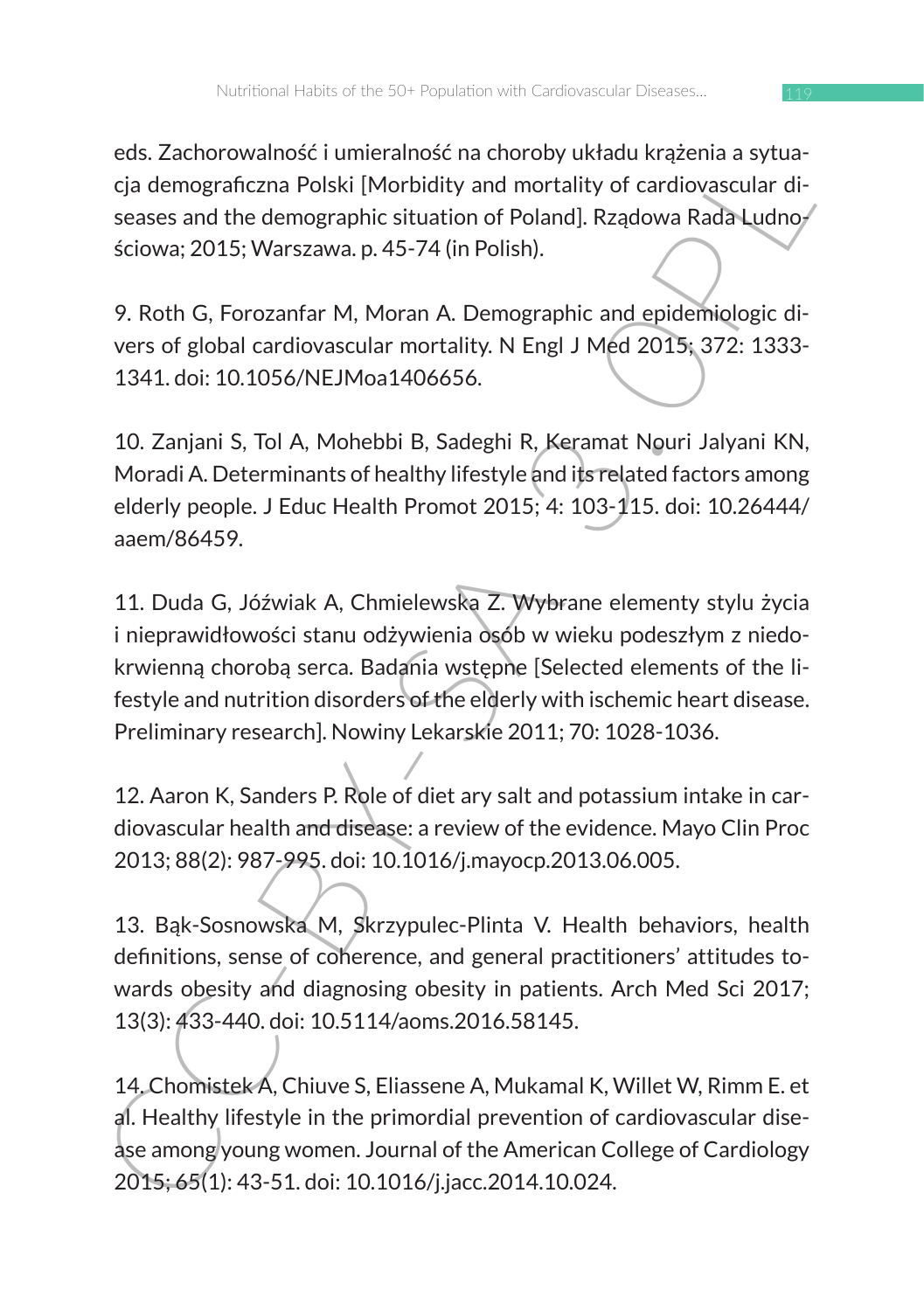13. Culpinum Moy, sundern (Amelia Marketto P, Antiento P, Antiento P, Antiento Roten J, Cali<br>pano AL at al. Triglyceride rich lipoproteins and high-density lipoprote-<br>in cholesterol in patients at high risk of cardiovascul 15. Chapman MJ, Ginsberg HN, Amarenco P, Andreotti F, Borén J, Catapano AL at al. Triglyceride-rich lipoproteins and high-density lipoprotein cholesterol in patients at high risk of cardiovascular disease:evidence and guidance for management. Eur Heart J 2016; 11(32): 1345-1361. doi: 10.1093/eurheartj/ehr112.

16. Kwok C, Pradhan A, Khan M. Bariatric burgery and its impast on cardiovascular disease and mortality: a systematic review and meta-analysis. Int J Cardiol 2014; 173(1): 20-28. doi: 10.1016/j.ijcard.2014.02.026.

17. Muller M, Smulders M, de Leeuw P, Stehouwer C. Treatment of hypertension in the oldest old: a critical role for frailty? Hypertension 2014; 63(3): 433-441. doi: 10.1161/hypertensionaha.113.00911.

18. Juczyński Z. Narzędzia pomiaru w promocji i psychologii zdrowia [Tools for health promotion and psychology of health]. Pracownia Testów Psychologicznych; 2009; Warszawa. p. 110-116.

19. Hinkle DE, Wiersma W, Jurs SG. Applied Statistics for the Behavioral Sciences. 5 th ed. Boston: Houghton Mifflin; 2003.

20. Kotseva K, Wood D, De Bacquer B. Euroaspire IV: a European Society of Cardiology survey on the lifestyle, risk factor and therapeutic management of coronary patients from 24 European countries. Eur J Prev Cardiol 2016; 23(6): 636-648. doi: 10.1177/2047487315569401.

21. Mossakowska M. Problemy zdrowotne osób w wieku podeszłym – wnioski z projektu PolSenior [Health problems of the elderly - conclusions from the PolSenior project]. 2nd edition. Warszawa: Wydawnictwo Naukowe Scholar; 2016, p. 54-78 (in Polish).

22. Kulpa W. Zachowania prozdrowotne osób czterdziestoletnich w aspekcie poziomu wykształcenia [Health-related behaviors of forty-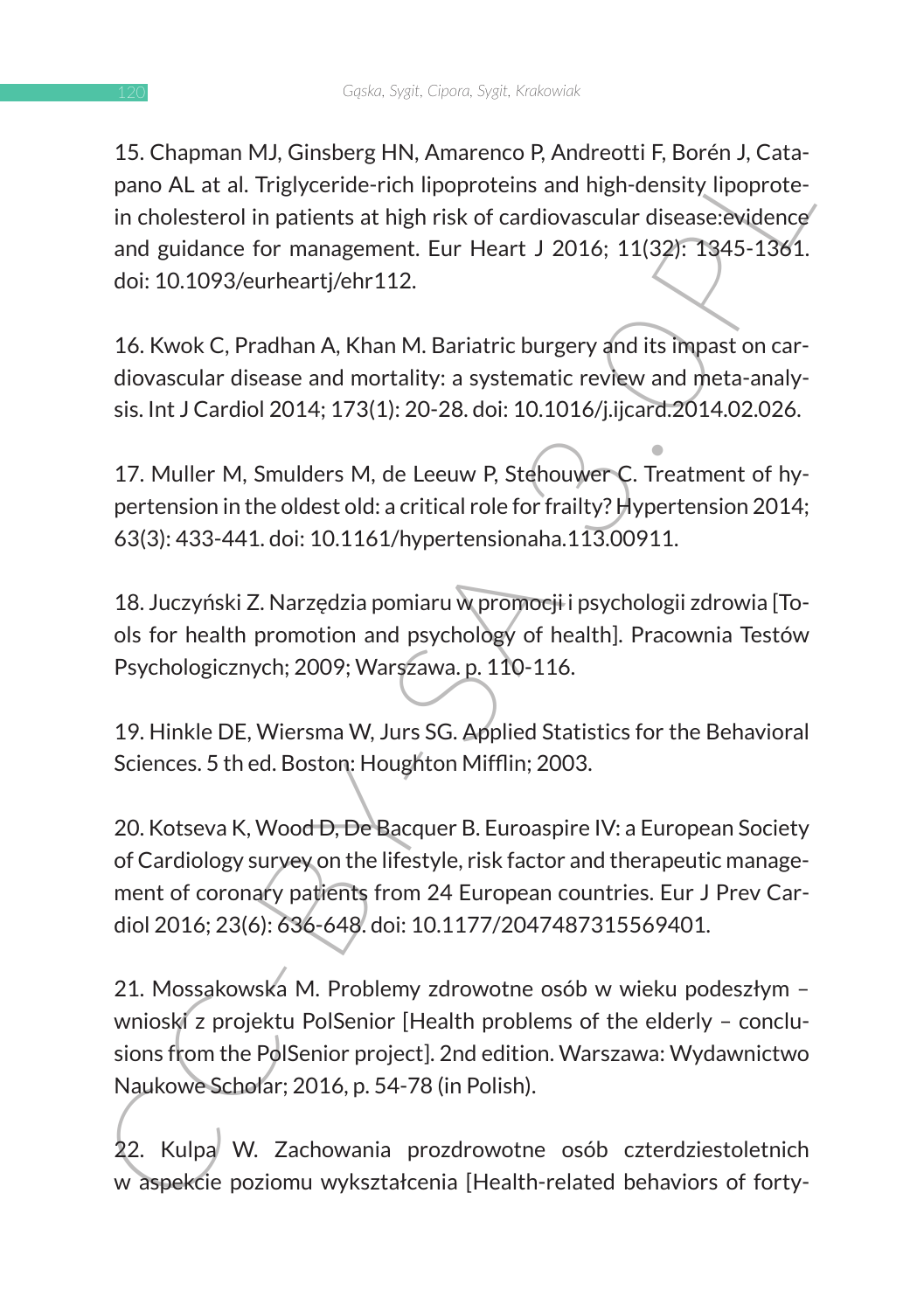-year-old people in terms of their level of education] In: Maksymiuk T, Bartkowiak L., eds. Badanie stanu zdrowia populacji i funkcjonowanie opieki zdrowotnej. Zagadnienia wybrane [Examination of the population's health status and functioning of health care. Selected issues]. AM im. K. Marcinkiewicza w Poznaniu, Poznań; 2002, p. 57-64 (in Polish).

23. Tańska M, Babicz-Zielińska E, Komorowska-Szczepańska W, Zwyczaje żywieniowe osób starszych i ich wpływ na występowanie nadwagi i otyłości. Family Medicine & Primary Care Review 2013; 15(2): 178-180.

24. Piórecka B. Dieta kluczem do zdrowia seniora [Diet is the key to senior health]. Głos Seniora 2013; 6(4): 26.

-year-oup per mierms of their hever of educationij in: "wassyntusk r, eds. Badanie stanu zdrowia populacji i funkcjonowanie<br>paiktowisk L, eds. Badanie stanu zdrowia populacji i funkcjonowanie<br>opieki zdrowotnej. Zagadnienia 25. Muszalik M, Zielińska-Więczkowska H, Kędziora-Kornatowska K, Kornatowski T. Ocena wybranych zachowań sprzyjających zdrowiu wśród osób starszych w oparciu o Inwentarz zachowań Zdrowotnych Juczyńskiego w aspekcie czynników socjo-demograficznych [Evaluation of selected behaviors conducive to health among older people based on the Inventory of Health behaviors of Juczyński in the aspect of socio-demographic factors]. Probl Hig Epidemiol 2013; 94(3): 509-513 (in Polish).

26. Smoleń E, Gazdowicz L, Żyłka-Reut A. Zachowania zdrowotne osób starszych [Health behaviors of older people]. Piel XXI w. 2011; 3(36): 5-9 (in Polish).

27. Baran A, Stocka A. Kierunek studiów jako wyznacznik zachowań zdrowotnych. Przegląd Medyczny Uniwersytetu Rzeszowskiego 2008; 4: 326-331.

28. Baumgart M, Weber-Rajek M, Radzimińska A, Goch A, Zukow W. Zachowania zdrowotne studentów fizjoterapii. Journal of Education, Health and Sport 2015; 5(6): 211-224.